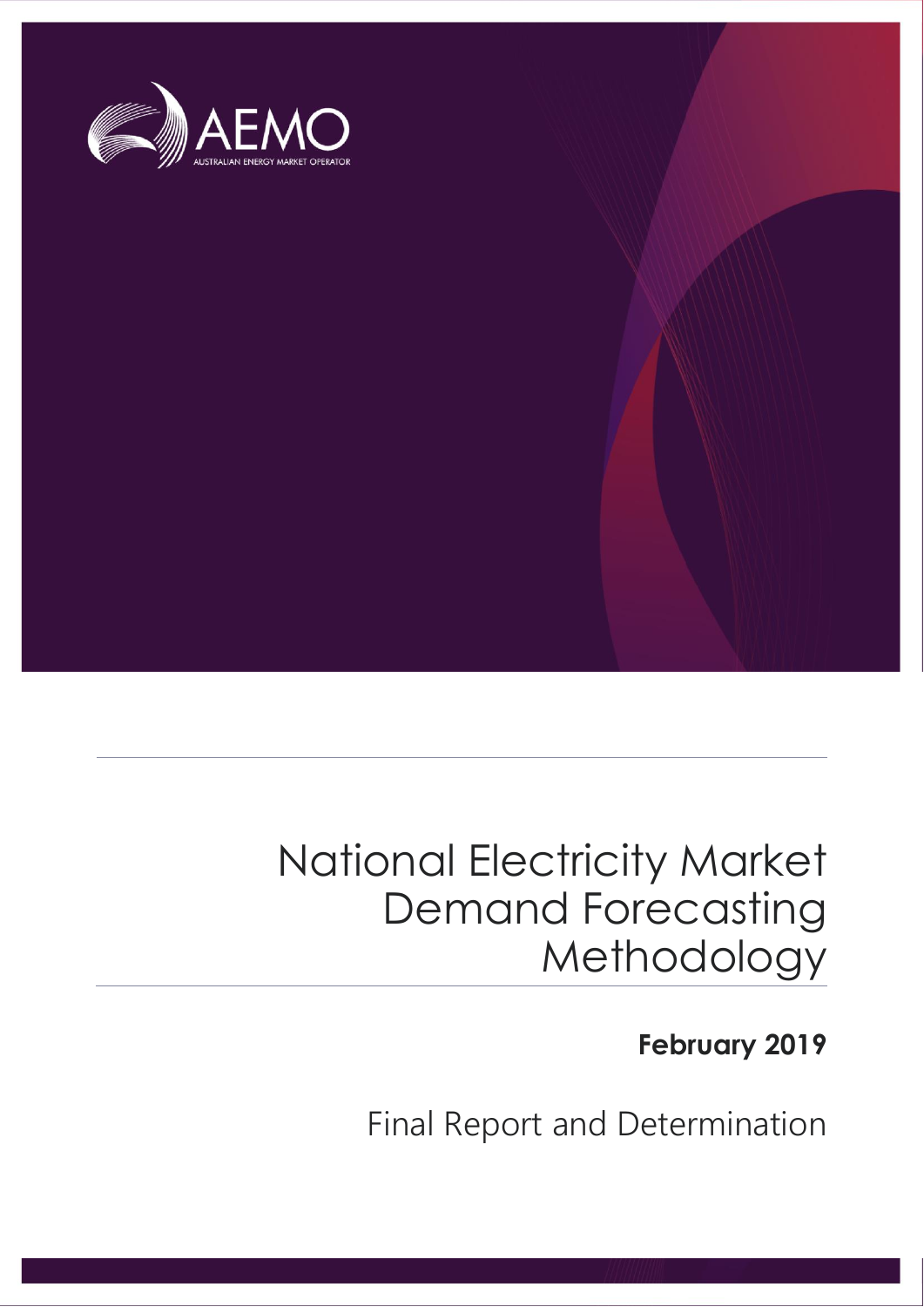# **Important notice**

#### **PURPOSE**

The publication of this Final Report and Determination concludes AEMO's consultation on the effectiveness of its 2018 Demand Forecasting Methodology Paper in describing in adequate detail the methodologies for forecasting annual consumption, and maximum and minimum demand in the National Electricity Market (NEM), for use in planning publications such as the NEM Electricity Statement of Opportunities (ESOO) and Integrated System Plan (ISP).

This publication has been prepared by AEMO using information available at 17 December 2018. Information made available after this date may have been included in this publication where practical.

#### **DISCLAIMER**

This document or the information in it may be subsequently updated or amended.

AEMO has made every effort to ensure the quality of the information in this document but cannot guarantee its accuracy or completeness.

Anyone proposing to use the information in this document should independently verify and check its accuracy, completeness and suitability for purpose, and obtain independent and specific advice from appropriate experts.

Accordingly, to the maximum extent permitted by law, AEMO and its officers, employees and consultants involved in the preparation of this document:

- make no representation or warranty, express or implied, as to the currency, accuracy, reliability or completeness of the information in this document; and
- are not liable (whether by reason of negligence or otherwise) for any statements or representations in this document, or any omissions from it, or for any use or reliance on the information in it.

#### **VERSION CONTROL**

| Version | Release date | Changes |
|---------|--------------|---------|
| #1      | 28/2/2019    |         |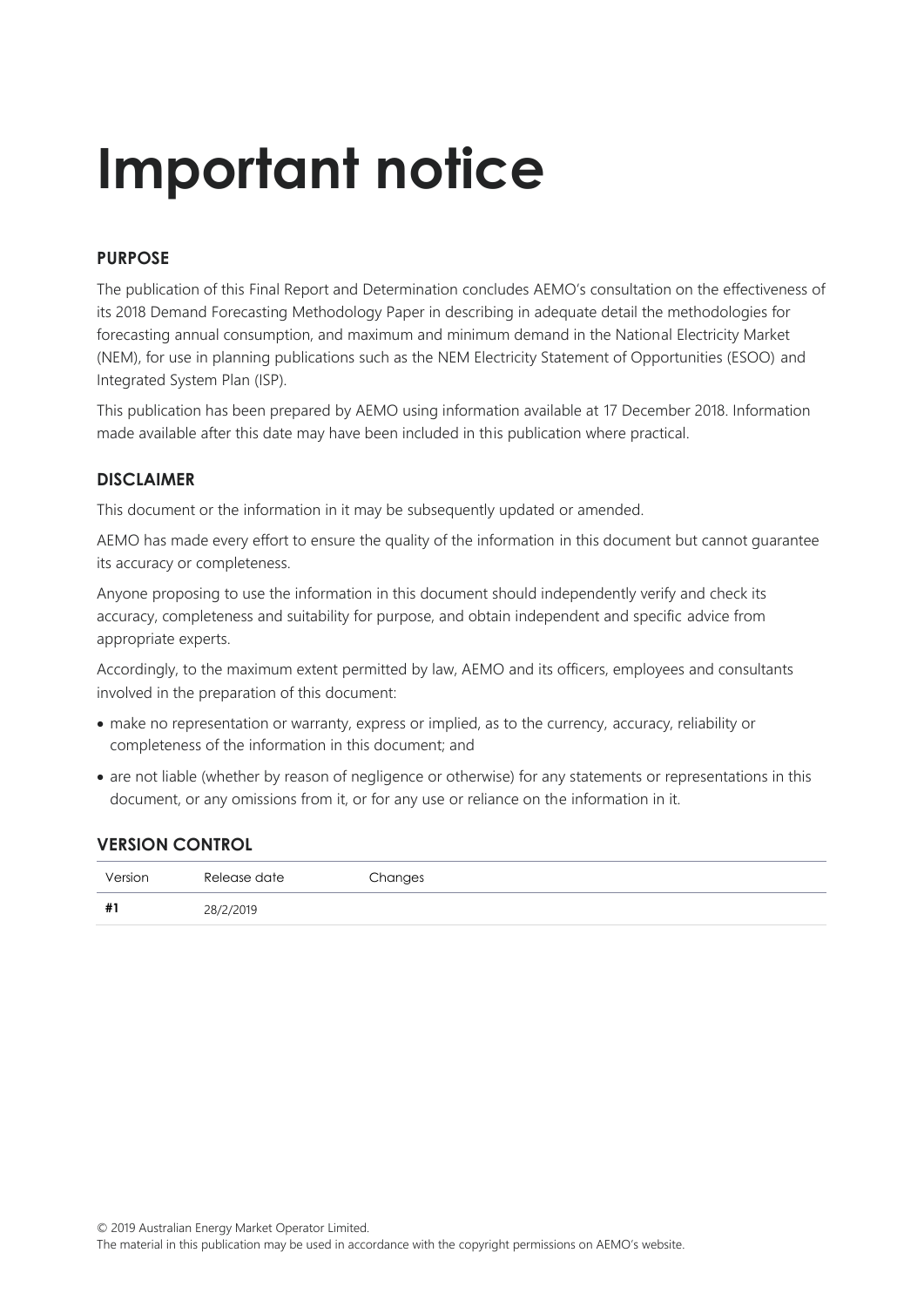### <span id="page-2-0"></span>**Notice of Final Determination**

Date of Notice: 28 February 2019

This notice informs all interested parties that AEMO has completed its consultation to amend the 2018 Demand Forecasting Methodology Information Paper.

Determination and Publication

AEMO's final determination is the Electricity Demand Forecasting Methodology Information Paper in the form published on the AEMO website<sup>1</sup>.

 $\overline{a}$ 

<sup>1</sup> Available at: http://aemo.com.au/-/media/Files/Electricity/NEM/Planning\_and\_Forecasting/NEM\_ESOO/2018/Electricity-Demand-Forecasting-Methodology-Information-Paper.pdf (Accessed 28 February 2019)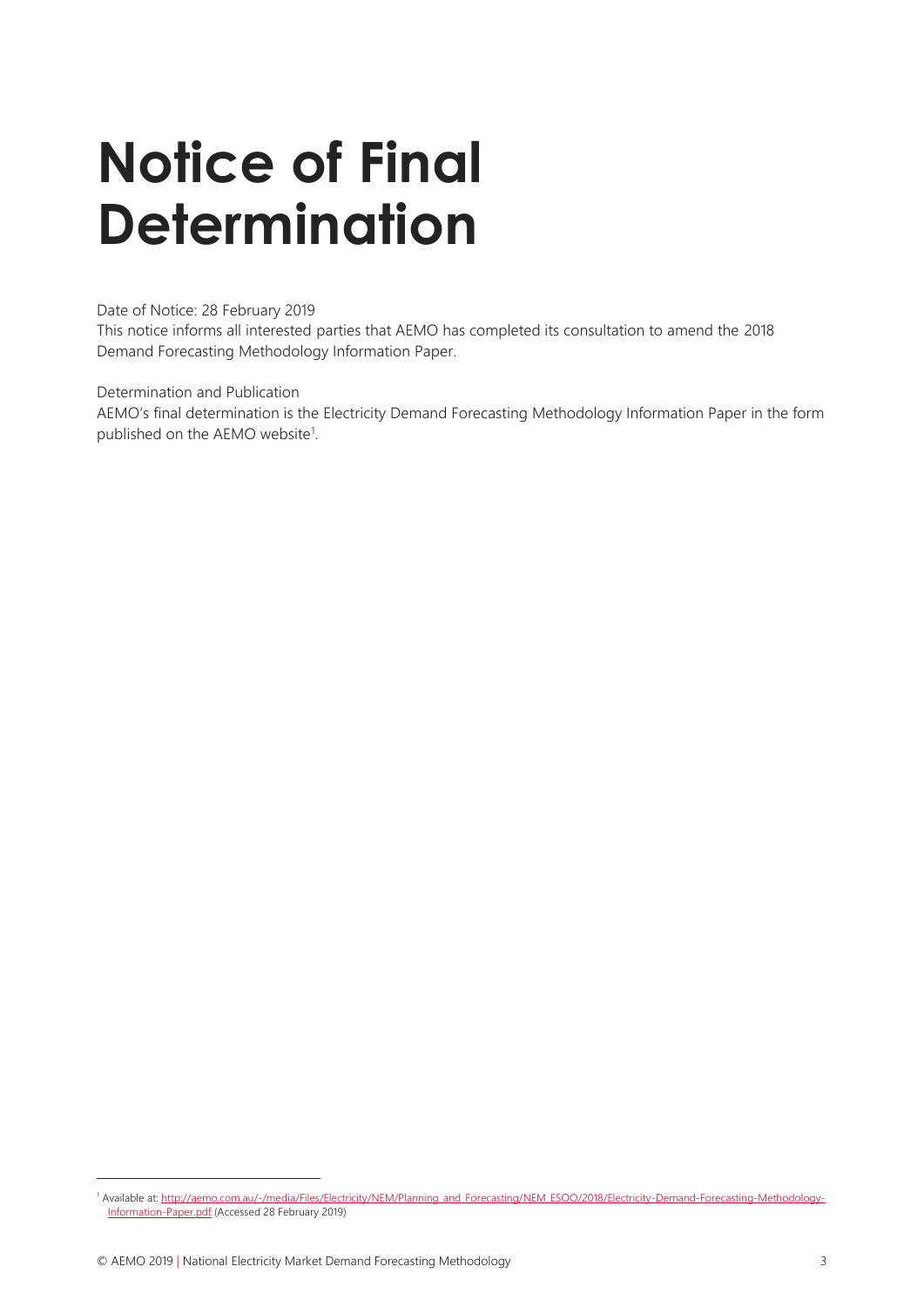## <span id="page-3-0"></span>**Executive summary**

The publication of this Final Report and Determination concludes the consultation process conducted by AEMO to consider the effectiveness of its 2018 Demand Forecasting Methodology Information Paper (Methodology Paper) in communicating AEMO's electricity forecasting approach.

The Methodology Paper explains the data sources and methodologies used to forecast annual consumption, and maximum and minimum demand in the National Electricity Market (NEM). AEMO uses the forecasts in publications such as the NEM Electricity Statement of Opportunities (ESOO).

AEMO is committed to publishing forecasts that are credible and dependable. We continually seek to improve the forecasting methodologies, and recognise the importance of industry expertise, insights and feedback.

AEMO began the consultation process on 7 November 2018, with the publication of an Issues Paper. The Issues Paper sought industry feedback on whether the Methodology Paper improves transparency of AEMO's forecasting approach, adequately explains and justifies inputs, provides sufficient detail to understand the methodology, and adequately captures recent issues or influences that may affect forecast components. AEMO subsequently held an industry workshop on 13 November 2018 and invited written submissions until 28 November 2018.

AEMO received a significant number of submissions from stakeholders. This Final Report and Determination forms AEMO's response to the submissions. Many submissions have assisted in improving the communication of AEMO's forecasting methodology. Some submissions suggested methodological changes, which were outside the scope of the Issues Paper, and may be considered by AEMO at a later time.

AEMO's Final determination is the *Electricity Demand Forecasting Methodology Information Paper* in the form published on the AEMO website.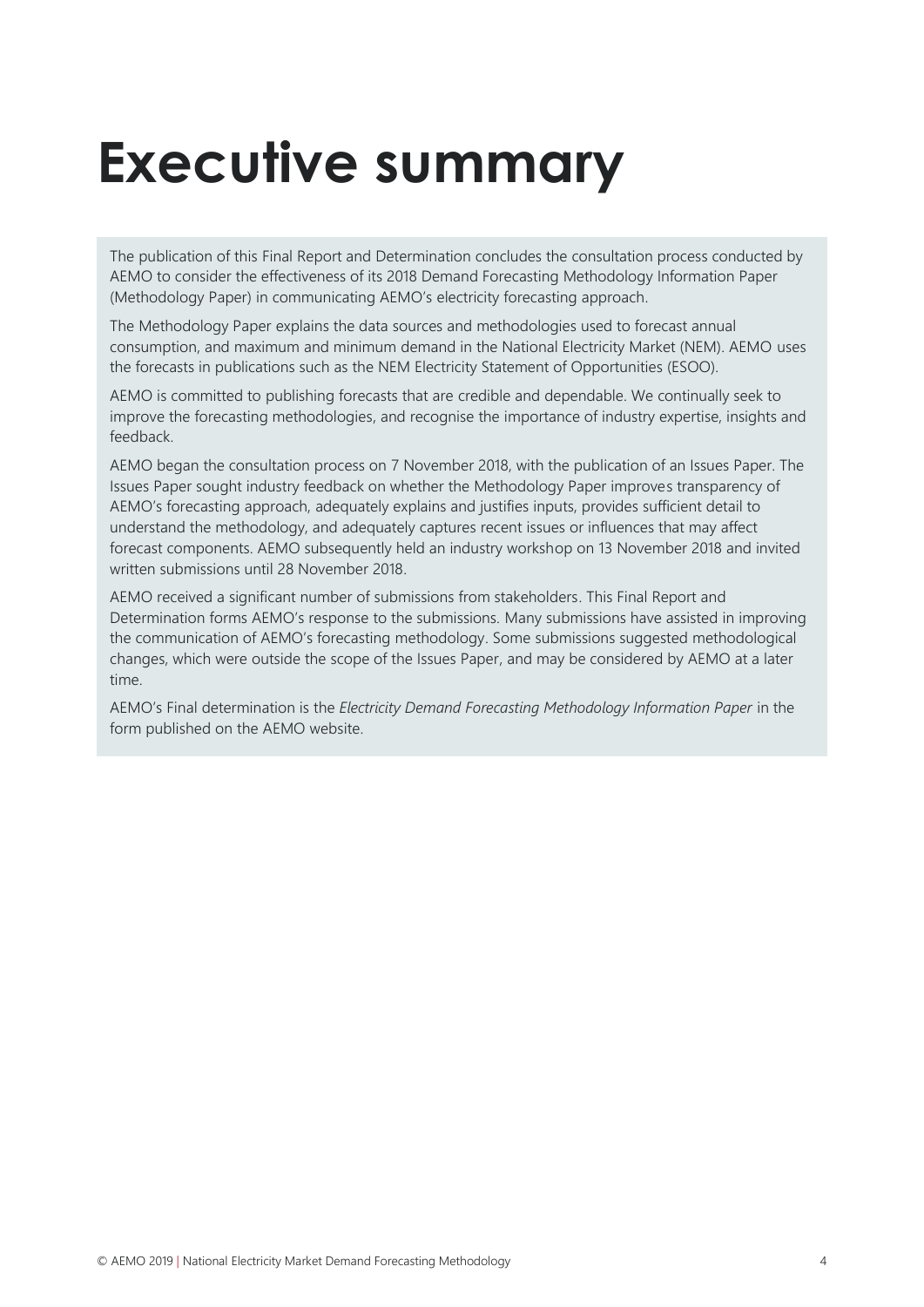### **Contents**

|     | <b>Notice of Final Determination</b>            |                  |
|-----|-------------------------------------------------|------------------|
|     | <b>Executive summary</b>                        | 4                |
| 1.  | <b>Stakeholder consultation process</b>         | $\boldsymbol{6}$ |
| 2.  | <b>Background</b>                               | 7                |
| 3.  | <b>Stakeholder feedback and AEMO's response</b> | 8                |
| 4.  | <b>Other matters</b>                            | 23               |
| 4.1 | Accuracy and verification of results            | 23               |
| 4.2 | Scenario development and assumptions            | 23               |
| 5.  | <b>Final determination</b>                      | 25               |

### **Tables**

| Table 1  | Consultation timeline                   | 6              |
|----------|-----------------------------------------|----------------|
| Table 2  | List of stakeholders providing feedback | $\overline{7}$ |
| Table 3  | Summary of topics                       | 8              |
| Table 4  | Data input and assumptions              | 9              |
| Table 5  | Consumer segmentation                   | 11             |
| Table 6  | Maximum and minimum demand              | 11             |
| Table 7  | Half hourly demand traces               | 14             |
| Table 8  | Electricity retail pricing              | 14             |
| Table 9  | Weather and climate                     | 15             |
| Table 10 | Rooftop PV and energy storage           | 16             |
| Table 11 | Electric vehicles                       | 18             |
| Table 12 | Energy efficiency                       | 19             |
| Table 13 | Other                                   | 20             |
| Table 14 | Presentation of results                 | 21             |
| Table 15 | Report content                          | 22             |
| Table 16 | Accuracy and Verification               | 23             |
| Table 17 | Scenario development and assumptions    | 23             |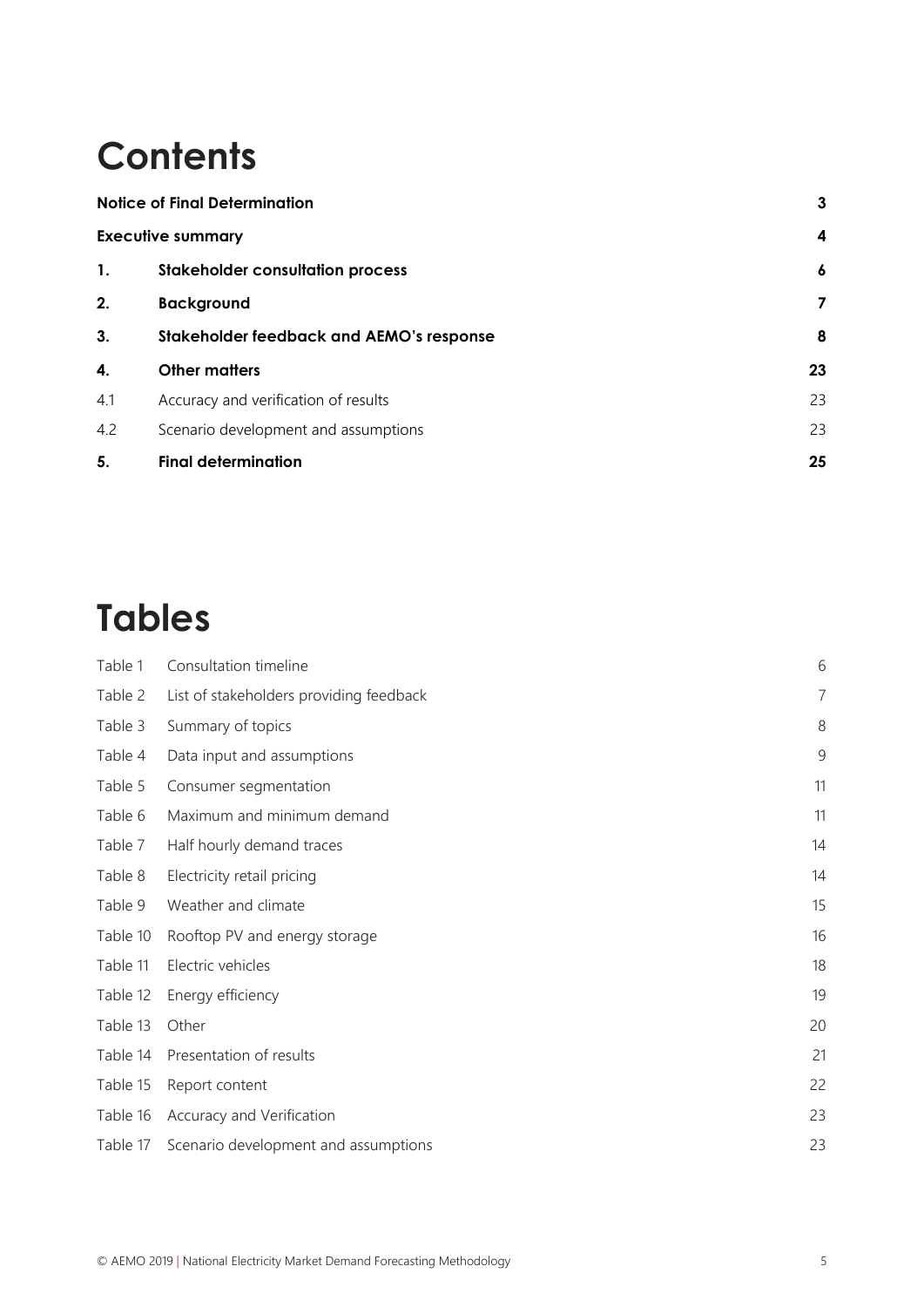## <span id="page-5-0"></span>**1. Stakeholder consultation process**

AEMO consulted on the effectiveness of the 2018 Demand Forecasting Methodology Information Paper (Methodology Paper) in describing, in adequate detail, the methodologies for forecasting annual consumption and maximum/minimum demand in the NEM, for use in planning publications such as the NEM Electricity Statement of Opportunities (ESOO) and Integrated System Plan (ISP). AEMO's timeline for this consultation is outlined below.

#### <span id="page-5-1"></span>**Table 1 Consultation timeline**

| <b>Deliverables</b>                    | <b>Dates</b>               |
|----------------------------------------|----------------------------|
| <b>Issues Paper published</b>          | Wednesday 7 November 2018  |
| <b>Industry Workshop</b>               | Tuesday 13 November 2018   |
| <b>Submissions due on Issues Paper</b> | Wednesday 28 November 2018 |
| <b>AEMO</b> response                   | Thursday 28 February 2019  |

This Final Report and Determination represents AEMO's response to the feedback received. The date for AEMO's response has been revised to 28 February 2019, due to the extent of issues raised during the consultation process.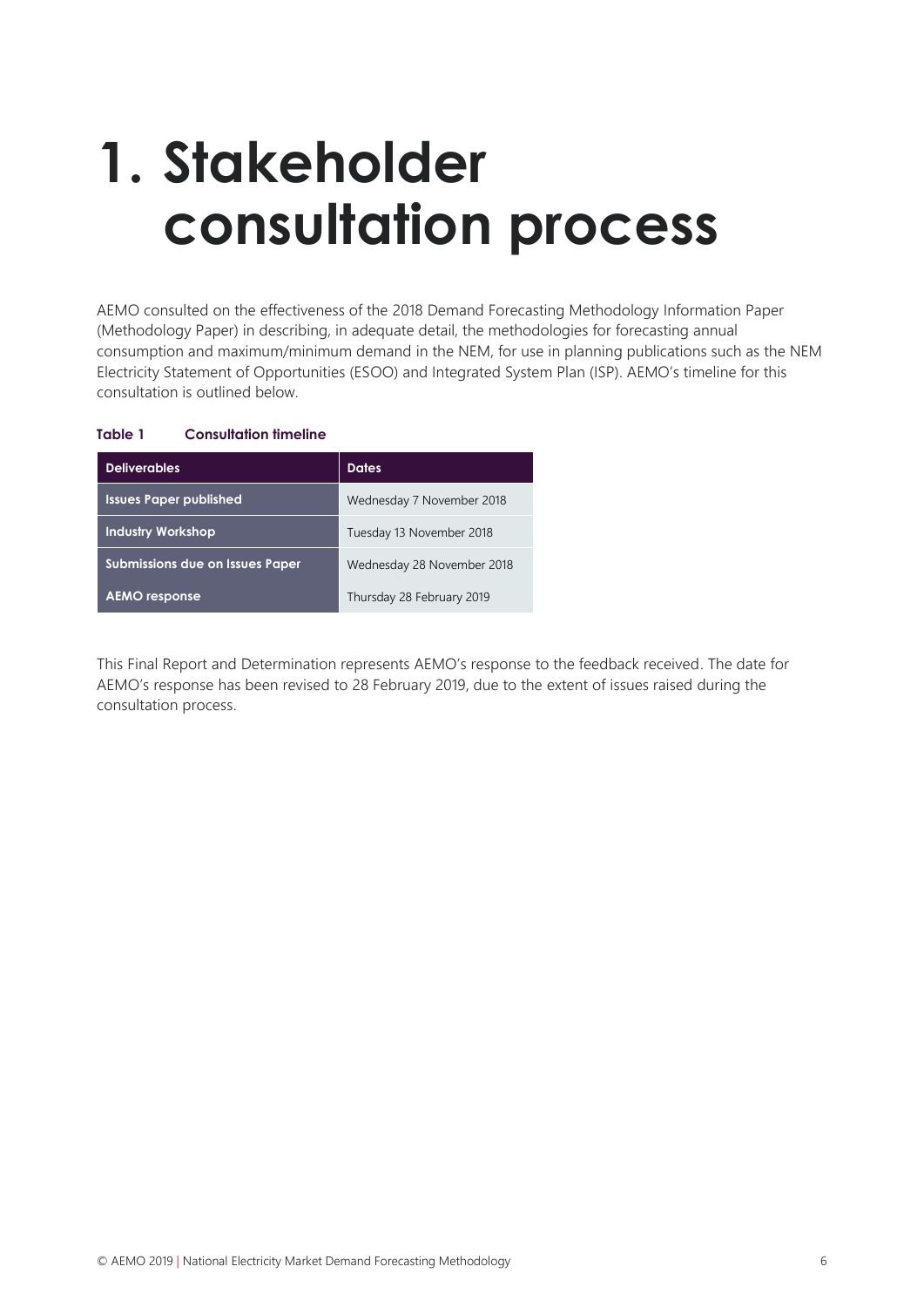# <span id="page-6-0"></span>**2. Background**

AEMO recognises that its energy and demand forecasts support investment decisions in Australia's energy markets. The forecasts must be credible and dependable, and we continually seek to improve our forecasting methodology. Industry expertise, insights, and feedback help to address the challenges of forecasting, particularly in a rapidly changing energy industry. AEMO is committed to improving the transparency, accountability and accuracy of its forecasts.

On 26 September 2018, AEMO published the Methodology Paper to explain the inputs, assumptions, and methodologies used to develop AEMO's electricity forecasts.

On 7 November 2018, AEMO released an Issues Paper to seek feedback on whether the Methodology Paper provides sufficient information to enable interested stakeholders to understand the forecasts. AEMO subsequently held an Industry Workshop on 13 November 2018 to discuss the Issues Paper.

The Issues Paper invited stakeholders to respond to the following questions:

- 1. Does it help improve transparency of AEMO's approach to forecasting annual consumption, maximum demand, and minimum demand in the NEM? What more could practically be done to ensure the forecasting process is well understood, and build greater confidence in the forecasts for decision-makers?
- 2. Does it adequately explain and justify the choice of inputs and drivers used for each forecast component?
- 3. Is the level of detail provided sufficient to allow you to understand the methodologies applied? Is the annual energy consumption forecasting approach adequately explained? Are the maximum and minimum demand forecasting approaches adequately explained? If not, what additional information/explanations are required?
- 4. Does it adequately capture any recent issues or influences affecting each forecast component? Are there any data quality or data latency issues with the data sources used?

AEMO received feedback from eighteen stakeholders (see Table 2), in the form of written submissions, and as documented in the Workshop minutes<sup>2</sup>.

| Organisation                                     |                                            |  |
|--------------------------------------------------|--------------------------------------------|--|
| AEC                                              | Origin                                     |  |
| <b>AER</b>                                       | Public Interest Advocacy Centre            |  |
| Ausgrid                                          | Powerlink                                  |  |
| <b>Endeavour Energy</b>                          | SA Department of Energy and Mining (DEM)   |  |
| Energy Queensland                                | SA Department of Premier and Cabinet (DPC) |  |
| EnergyAustralia                                  | SA Department of State Development (DSD)   |  |
| Engie                                            | <b>SA Power Networks</b>                   |  |
| <b>ERM Power</b>                                 | Stanwell                                   |  |
| NSW Department of Planning and Environment (DPE) | Sliger & Associates                        |  |

#### <span id="page-6-1"></span>**Table 2 List of stakeholders providing feedback**

 $\overline{a}$ 

<sup>&</sup>lt;sup>2</sup> Workshop minutes available at: http://aemo.com.au/-/media/Files/Stakeholder\_Consultation/Consultations/NEM-Consultations/2018/NEM-Demand-Forecasting-Methodology---Industry-Workshop-Minutes.pdf (Accessed 28 February 2019)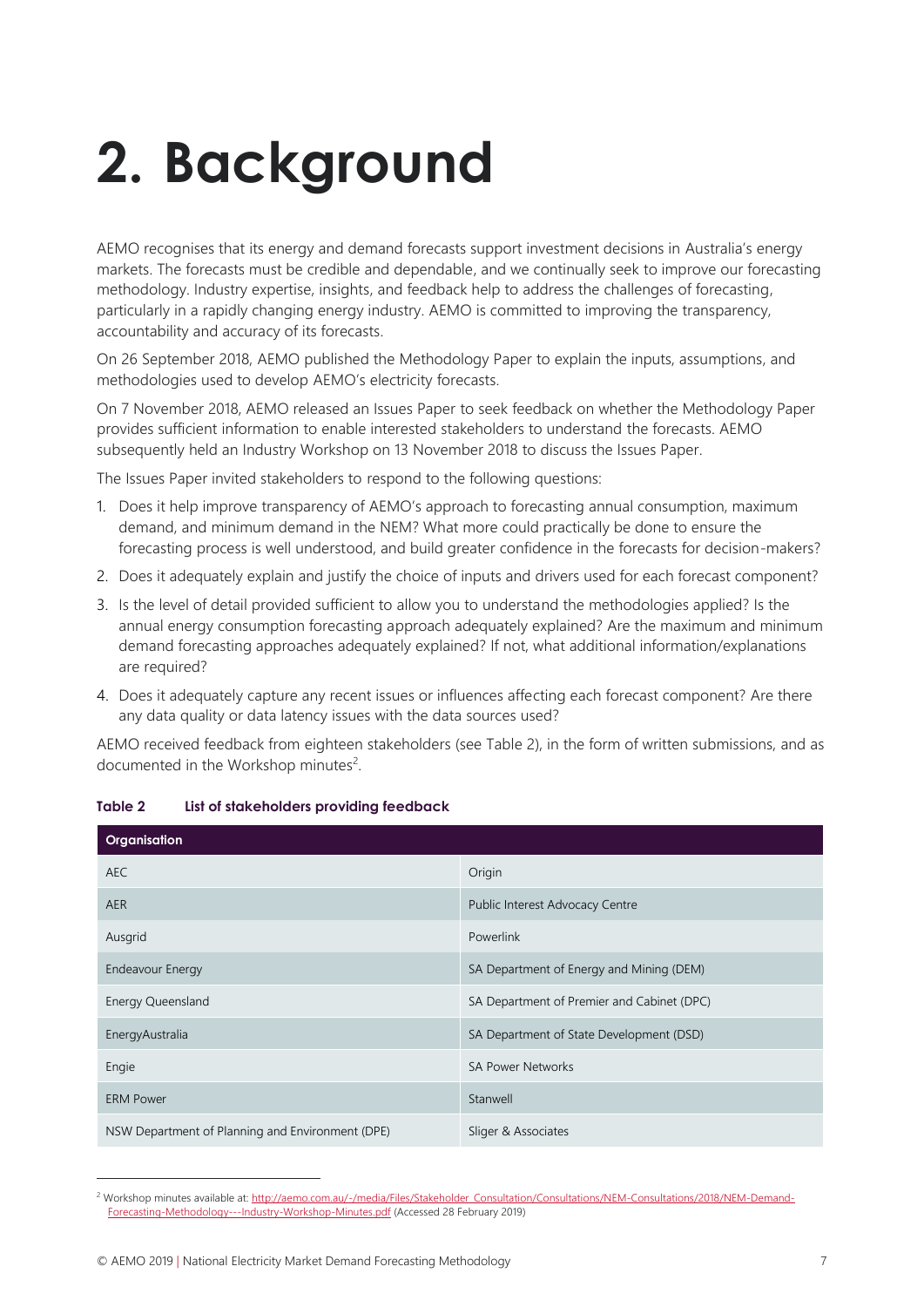## <span id="page-7-0"></span>**3. Stakeholder feedback and AEMO's response**

AEMO received widespread support for publication of the Methodology Paper, and recognition that it improved transparency of AEMO's forecasting approach. The feedback has assisted in revising the Methodology Paper and better communicating AEMO's forecasting methodology to interested stakeholders.

The feedback was wide-ranging, and covered topics listed in [Table 3.](#page-7-1)

| <b>No</b>               | <b>Topics</b>                 | Location in this report |
|-------------------------|-------------------------------|-------------------------|
| 1                       | Data inputs and assumptions   | Table 4                 |
| $\overline{2}$          | Consumer segmentation         | $\mathbf{0}$            |
| $\overline{\mathbf{3}}$ | Maximum and minimum demand    | Table 6                 |
| 4                       | Half-hourly demand traces     | Table 7                 |
| $5\phantom{.0}$         | Electricity retail pricing    | Table 8                 |
| $\boldsymbol{6}$        | Weather and climate           | Table 9                 |
| $\overline{7}$          | Rooftop PV and energy storage | Table 10                |
| 8                       | Electric vehicles (EVs)       | Table 11                |
| 9                       | Energy efficiency (EE)        | Table 12                |
| 10                      | Other                         | Table 13                |
| 11                      | Presentation of results       | Table 14                |
| 12                      | Report content                | Table 15                |

#### <span id="page-7-1"></span>**Table 3 Summary of topics**

Tables 4 to 15 provide a summary by topic of the feedback received and AEMO's response. A significant number of comments were considered outside the scope of the Issues Paper, providing suggestions for potential change to the methodologies AEMO applies.

AEMO acknowledges the effort taken by stakeholders to provide feedback, and the potential for the feedback to improve the accuracy and accountability of our forecasting methodology in the future. We have therefore sought to respond to these comments in this Report.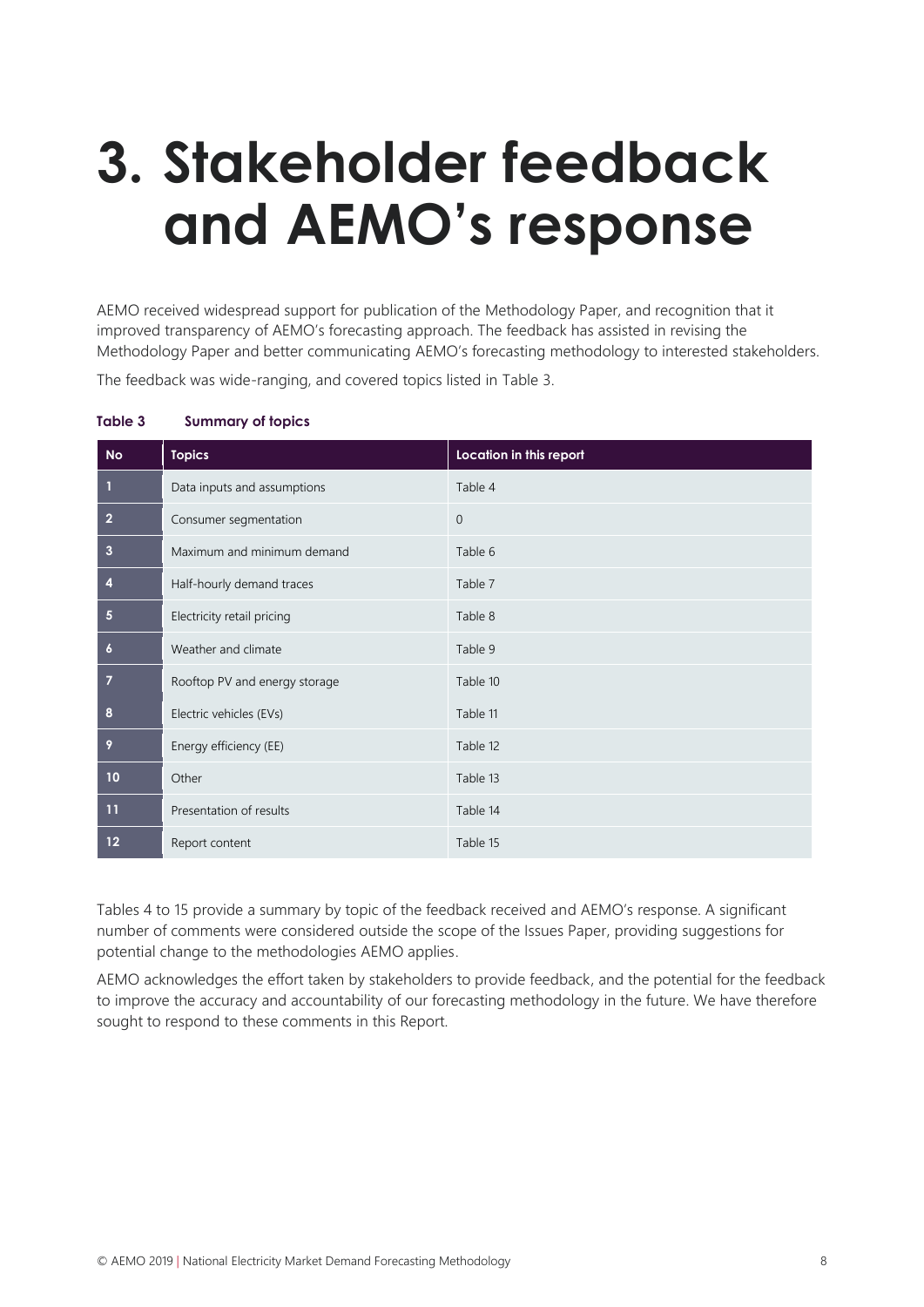#### **Table 4 Data input and assumptions**

<span id="page-8-0"></span>

| Organisation(s)           | Comment                                                                                                                                                                                                                                                               | <b>AEMO Response</b>                                                                                                                                                                                                                                                                                                                                                                                                                                                         |
|---------------------------|-----------------------------------------------------------------------------------------------------------------------------------------------------------------------------------------------------------------------------------------------------------------------|------------------------------------------------------------------------------------------------------------------------------------------------------------------------------------------------------------------------------------------------------------------------------------------------------------------------------------------------------------------------------------------------------------------------------------------------------------------------------|
| General                   |                                                                                                                                                                                                                                                                       |                                                                                                                                                                                                                                                                                                                                                                                                                                                                              |
| Ausgrid                   | Make available a more 'open source' forecast with all data sources,<br>procedures and assumptions transparently published to allow stakeholders to<br>test each forecast                                                                                              | The Methodology Paper sets out the information AEMO uses to develop forecasts.<br>AEMO will continue to review the information provided to stakeholders, however, is<br>restricted from publishing all data sources due to commercial in confidence issues, as                                                                                                                                                                                                               |
| <b>Energy Queensland</b>  | There is industry-wide benefit from providing a fully-functional or 'live' model<br>with easy access to input data and key assumptions, and a standardised<br>format to allow users to exchange ideas and models. This would facilitate<br>replication and innovation | well as the large volume of data used in developing the forecasts.                                                                                                                                                                                                                                                                                                                                                                                                           |
| <b>Endeavour Energy</b>   | Explain and justify in more detail the choice of inputs                                                                                                                                                                                                               | AEMO has provided further justifications and explanations throughout this report in<br>response to specific feedback provided by stakeholders.                                                                                                                                                                                                                                                                                                                               |
| <b>Business sector</b>    |                                                                                                                                                                                                                                                                       |                                                                                                                                                                                                                                                                                                                                                                                                                                                                              |
| Ausgrid, NSW DPE          | Provide further information on the survey process, including process for<br>determining sectors to be surveyed, survey questions, response rate, and<br>aggregated results                                                                                            | AEMO uses targeted interviews and requests forecasts from the largest industrial<br>energy users with a threshold of the user having at least 10 MW demand for at least 36<br>days in the year (approximately 10% of days in a year), across all energy users<br>irrespective of the energy sector. The updated Methodology Paper now explains in<br>more detail AEMO's survey process.                                                                                      |
| <b>NSW DPE</b>            | A survey-based approach would have a limited timeframe and may not be<br>appropriate for a long-term 20-year forecast                                                                                                                                                 | AEMO's survey process investigates the trajectory of consumption of industrial users<br>across the forecast horizon, considering short-, medium- and long-term economic<br>drivers and adjusting the trajectories to be consistent with those economic drivers.                                                                                                                                                                                                              |
| <b>Energy Queensland</b>  | Provide economic and other assumptions for each sector, including those<br>sectors which are surveyed. It is also important that survey assumptions are<br>in line with assumptions used elsewhere to create forecasts.                                               | AEMO engages an independent economic consultant to identify appropriate<br>assumptions across sectors, and applies these consistently in determining each sector's<br>forecast. Surveyed participants are also provided with these consistent economic<br>indicators to align the trends of the surveyed and econometric-forecast sectors. In<br>future, a public version of the report provided by the economic consultant will be<br>published as supplementary materials. |
| <b>Residential sector</b> |                                                                                                                                                                                                                                                                       |                                                                                                                                                                                                                                                                                                                                                                                                                                                                              |
| <b>Engie</b>              | Factor in the significant growth in smart home systems and appliances                                                                                                                                                                                                 | Suggested methodology change. Methodology change suggestions will be considered<br>for improvements in future forecasts.                                                                                                                                                                                                                                                                                                                                                     |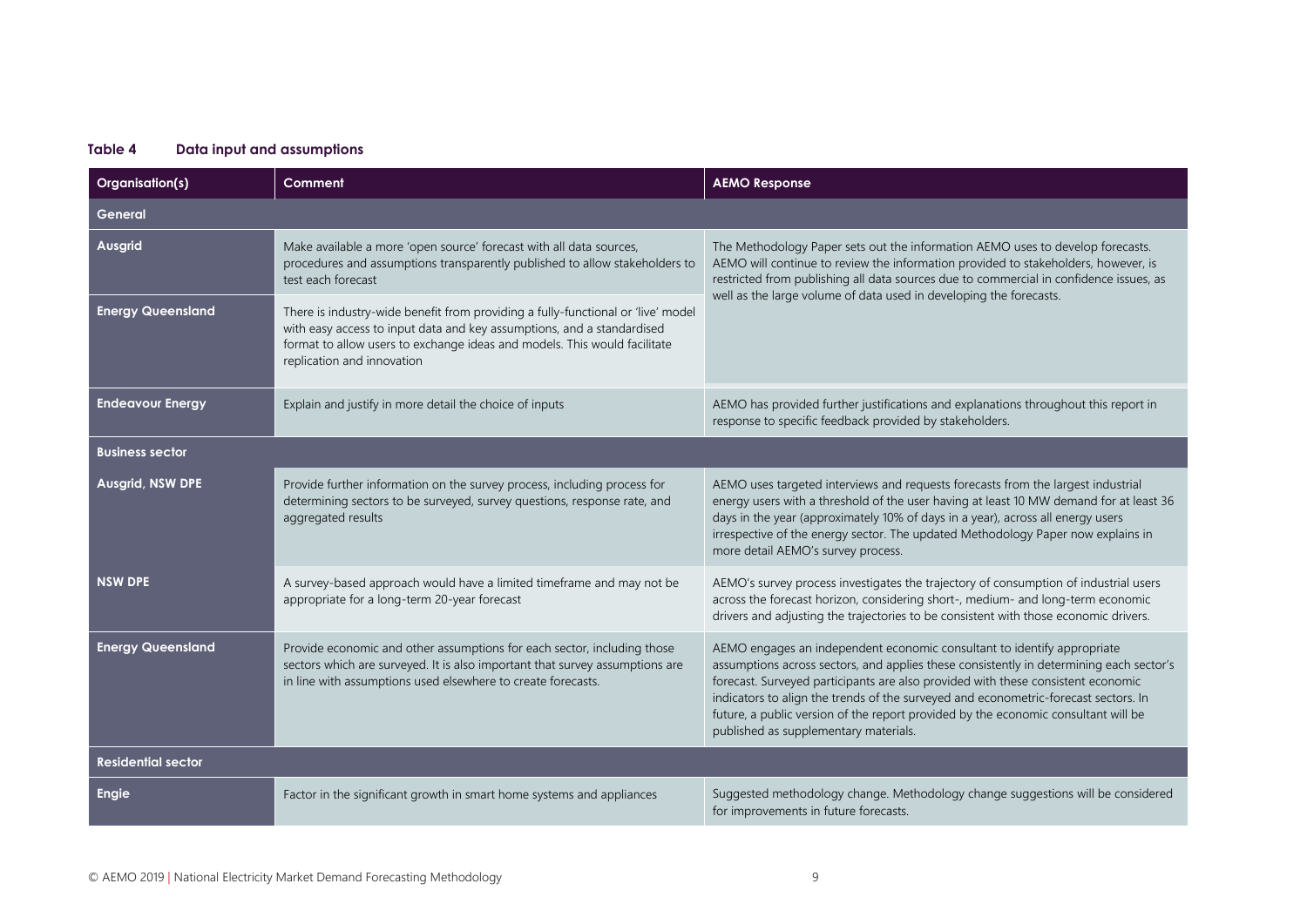| Organisation(s)          | Comment                                                                                                                                                                                                                                                                                                                                                       | <b>AEMO Response</b>                                                                                                                                                                                                                                                                                                                                                                                                                                                              |
|--------------------------|---------------------------------------------------------------------------------------------------------------------------------------------------------------------------------------------------------------------------------------------------------------------------------------------------------------------------------------------------------------|-----------------------------------------------------------------------------------------------------------------------------------------------------------------------------------------------------------------------------------------------------------------------------------------------------------------------------------------------------------------------------------------------------------------------------------------------------------------------------------|
| <b>ERM Power</b>         | Reconsider inclusion of the 'adjustment factor' assumption to account for<br>bigger electrical appliances than currently or historically installed which<br>increases forecasted demand; rather older appliances may be replaced with<br>newer more efficient models which reduce demand. AEMO should access<br>independent data to validate this assumption. | The methodology report provides perspective of the capture of these effects for<br>residential consumers, including the size of appliances (outlined in Step 2.1 of the<br>residential method). Step 2.6 then outlines the efficiency impacts over time, considering<br>the consistent appliance uptake projections.                                                                                                                                                              |
| <b>ERM Power</b>         | AEMO calculates average consumption and half-hourly demand by dividing<br>total residential consumption by the no. of connection points. Are connection<br>points disaggregated by type (for example, detached, semi-detached and<br>apartment) or by use type (for example, owner occupier, rental and holiday)?                                             | The data does not currently allow disaggregation by connection type or by use type.<br>AEMO is currently working on sub-regional meter data analysis to enhance the<br>understanding of consumption and provide finer granularity. AEMO is also working<br>with the $CSIRO3$ to improve capability in this area.                                                                                                                                                                  |
| <b>ERM Power</b>         | AEMO should consider usage diversification during working hours and<br>holiday periods, where temperature sensitive demand is not a factor                                                                                                                                                                                                                    | AEMO differentiates usage for the Maximum/ minimum demand models. The annual<br>consumption model contains workday and non-workday variables; further breakdown is<br>not being considered at this stage.                                                                                                                                                                                                                                                                         |
| <b>SA DEM</b>            | Does AEMO distinguish between new and existing connection points, given<br>they have materially different consumption patterns? How is evolving<br>housing stock incorporated into the forecasts?                                                                                                                                                             | AEMO has investigated meter data for new and existing connections and identified<br>large differences in consumption due to dwelling size and age. The regression models<br>are trained on only recent years of consumption data to reflect the current balance of<br>new/existing and greenfield/metro customers.<br>AEMO will consider the potential for refinements to this approach in future forecasts to<br>adjust the long-term balance of consumer dwelling demographics. |
| <b>Variables</b>         |                                                                                                                                                                                                                                                                                                                                                               |                                                                                                                                                                                                                                                                                                                                                                                                                                                                                   |
| <b>Energy Queensland</b> | AEMO uses dummy variables, which increase goodness-of-fit. It would be<br>useful to document assumptions on what is captured (for example,<br>technology adoption, business confidence) and expectations for that<br>assumption in the future.                                                                                                                | AEMO will consider publication of details of the regression fits in future issues of the<br>methodology paper, or Forecast Accuracy Reports, to show the goodness-of-fit and<br>other accuracy measures. All variables in the regression models are listed in the relevant<br>chapters for the residential and business sectors.                                                                                                                                                  |

 $\overline{a}$ 

<span id="page-9-0"></span><sup>&</sup>lt;sup>3</sup> <https://www.csiro.au/en/Research/EF/Areas/Electricity-grids-and-systems/Economic-modelling/Energy-Use-Data-Model> (Accessed 25 February 2019)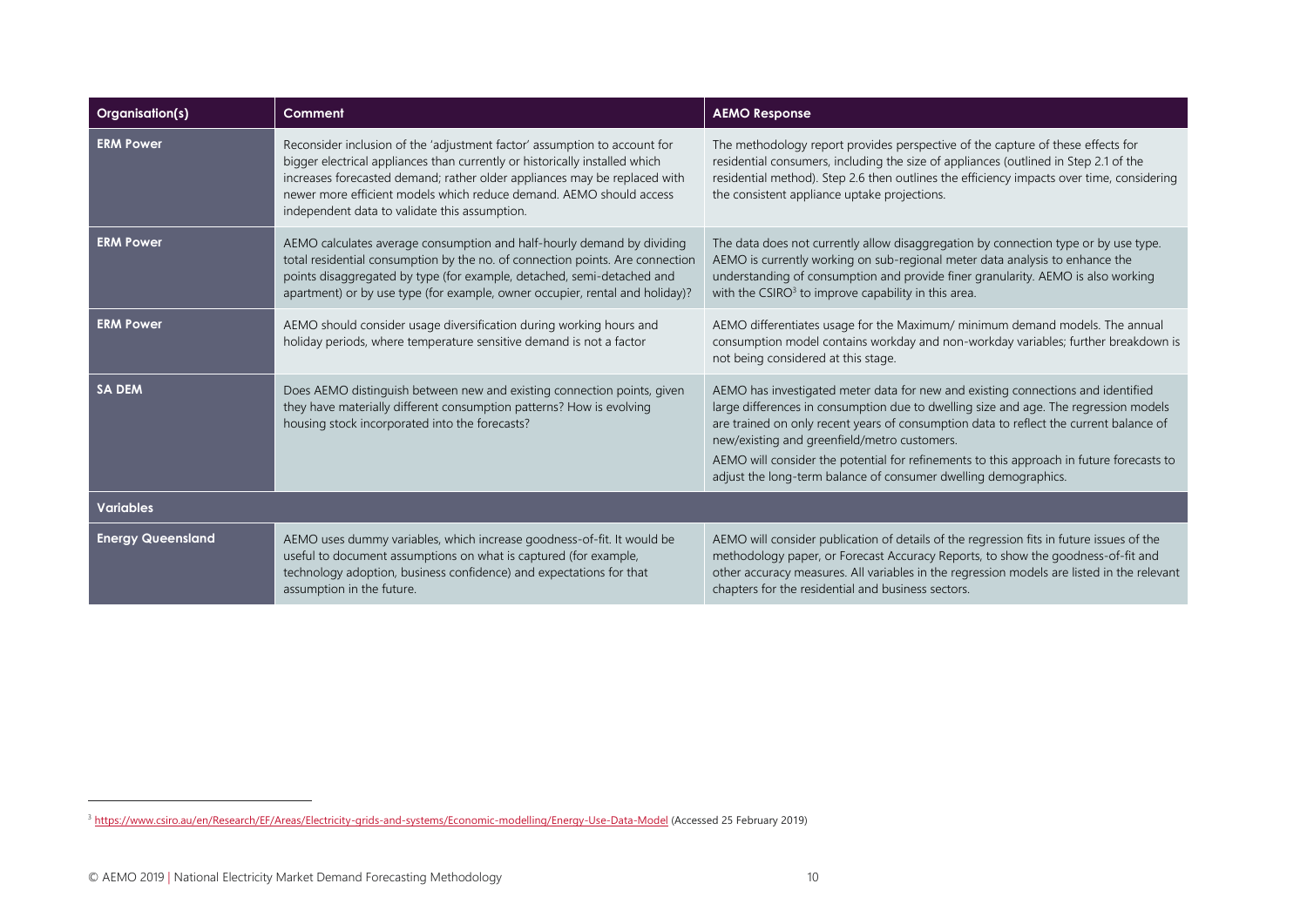#### **Table 5 Consumer segmentation**

| Organisation(s)                | Comment                                                                                                                                                             | <b>AEMO Response</b>                                                                                                                                                                                                                                                                                                                                                                                                                                                                                                      |
|--------------------------------|---------------------------------------------------------------------------------------------------------------------------------------------------------------------|---------------------------------------------------------------------------------------------------------------------------------------------------------------------------------------------------------------------------------------------------------------------------------------------------------------------------------------------------------------------------------------------------------------------------------------------------------------------------------------------------------------------------|
| NSW DPE, Energy<br>Queensland  | Econometric modelling may not be the best approach for all sectors, for<br>example, urban rail and data centres                                                     | AEMO segments where consistent and reliable data can be obtained with sites verified.<br>AEMO will consider the degree to which alternative data sources can be used to                                                                                                                                                                                                                                                                                                                                                   |
| <b>ERM Power</b>               | Include subcategories in 'Other Business' for rail services, schools, hospitals<br>or data centres, which have specific consumption shapes, to improve<br>accuracy. | expand the industrial survey model to reduce the breadth of sectors captured in<br>econometric modelling. Current econometric modelling does consider regional<br>infrastructure projects, such as rail. Although GSP will explicitly contain investment<br>information that will include stated government investment such as rail or regional<br>projects, AEMO will investigate whether further segmentation of the business sector is<br>feasible (for e.g. availability of consumption data and the size of sector). |
| Engie                          | Split the residential and business categories                                                                                                                       | Annual consumption is already split for these sectors                                                                                                                                                                                                                                                                                                                                                                                                                                                                     |
| <b>Stanwell</b>                | Is the residential/business split only applied for the base year, or does it<br>change over time?                                                                   | The residential/business split is applied in the first year. After the first year the different<br>demand drivers will determine what the total for the business and residential<br>components will be for each subsequent period in the forecast.                                                                                                                                                                                                                                                                        |
| <b>Sliger &amp; Associates</b> | Add desalination plants to large industrial installations                                                                                                           | Suggested methodology change. Some desalination plants have previously declined an<br>interview. AEMO will continue to contact large users for future models.                                                                                                                                                                                                                                                                                                                                                             |

#### **Table 6 Maximum and minimum demand**

<span id="page-10-0"></span>

| <b>Organisation(s)</b>  | Comment                                                                                                                                                                                                        | <b>AEMO</b> response                                                                                                                                                                                                                                                                                                                                                   |
|-------------------------|----------------------------------------------------------------------------------------------------------------------------------------------------------------------------------------------------------------|------------------------------------------------------------------------------------------------------------------------------------------------------------------------------------------------------------------------------------------------------------------------------------------------------------------------------------------------------------------------|
| <b>AEC</b>              | The Paper does not review weather corrected actual performance with<br>maximum demand forecasts                                                                                                                | The latest Forecasting Accuracy Report (now linked in the Methodology Paper) has<br>been expanded compared with previous versions and now addresses this question.                                                                                                                                                                                                     |
| <b>Endeavour Energy</b> | Are there any multicollinearity issues with using CD, HD, $CD^2$ and $HD^2$ in the<br>model?                                                                                                                   | The methodology document describes how multicollinearity between variables is tested<br>and removed from the model by considering the correlation between variables and the<br>variance-inflation-factor. For using CD, HD, CD <sup>2</sup> and HD <sup>2</sup> in particular, these variables<br>have been constructed not to be collinear and could all be included. |
| <b>Endeavour Energy</b> | Consider splitting model into two, for summer and winter, to improve<br>performance. HD has little impact on summer demand and CD has little<br>impact on winter demand.                                       | Indicator variables and the CD and HD variables are used to stratify the data into<br>seasons and weekdays/weekend. So in practice the model is split into different models.                                                                                                                                                                                           |
| <b>Endeavour Energy</b> | Does AEMO have any adjustment to address the issue of temperature<br>discontinuity between two weather blocks? There could be an unrealistic step<br>change of temperature at the boundary between two blocks. | The Methodology Paper has been expanded with further explanation on the block-<br>bootstrapping approach, including why it is not required to smooth temperatures with<br>the current methodology.                                                                                                                                                                     |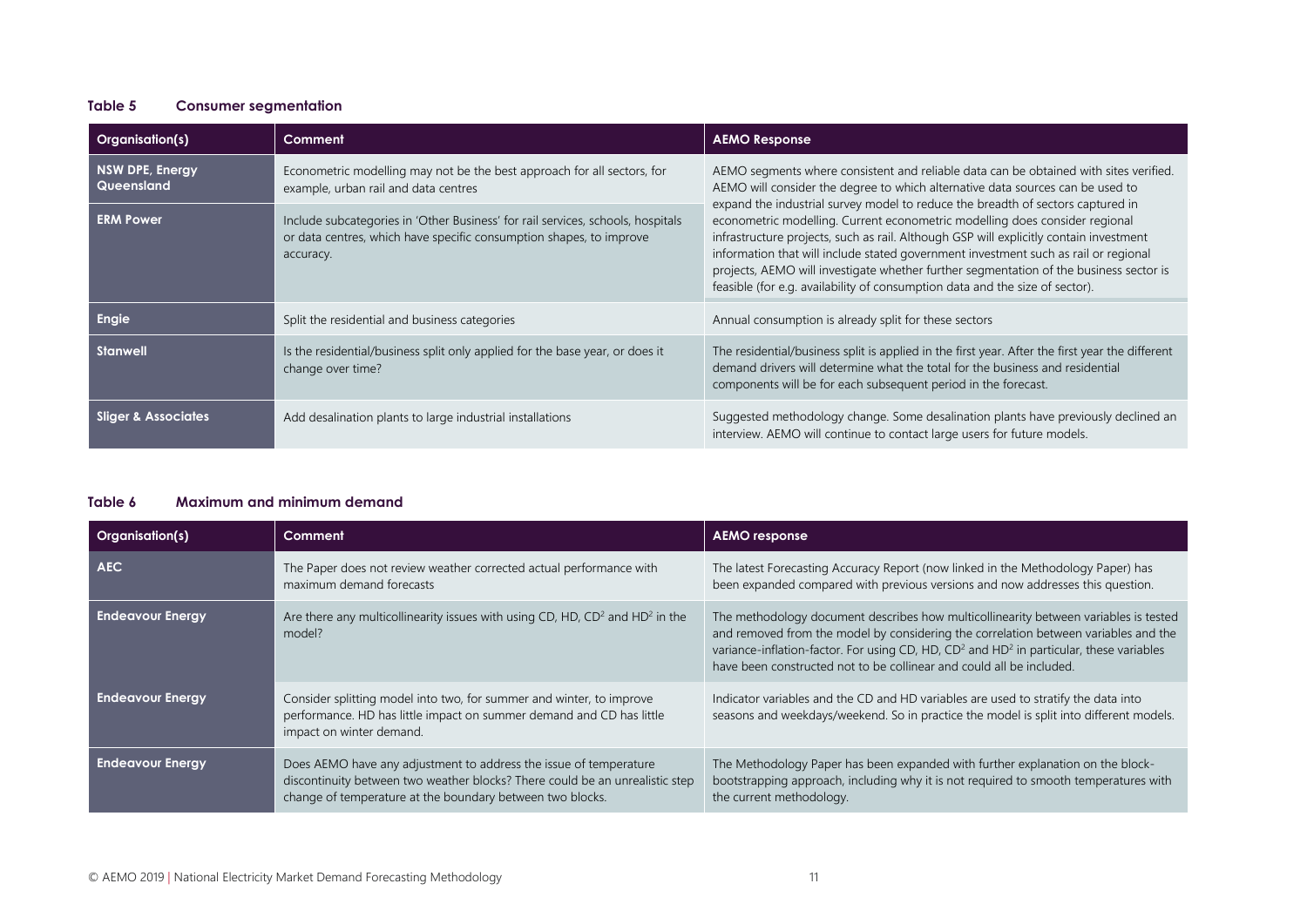| Organisation(s)          | Comment                                                                                                                                                                                                                                                                                                                          | <b>AEMO</b> response                                                                                                                                                                                                                                                                                          |
|--------------------------|----------------------------------------------------------------------------------------------------------------------------------------------------------------------------------------------------------------------------------------------------------------------------------------------------------------------------------|---------------------------------------------------------------------------------------------------------------------------------------------------------------------------------------------------------------------------------------------------------------------------------------------------------------|
| <b>Endeavour Energy</b>  | Does AEMO assume that maximum demand and annual consumption grow<br>at the same rate? If so, can AEMO justify this assumption?                                                                                                                                                                                                   | AEMO has updated the Methodology Paper to provide further explanation on the two<br>different growth methods for annual consumption and maximum/minimum demand in<br>the methodology document noting how it allows the load factor to change over time                                                        |
| <b>Endeavour Energy</b>  | How does AEMO apply the energy efficiency adjustment to maximum<br>demand?                                                                                                                                                                                                                                                       | and the implicit application of energy efficiency and price impacts on growth.                                                                                                                                                                                                                                |
| <b>Endeavour Energy</b>  | How is electricity price impact incorporated in the maximum demand<br>forecasts?                                                                                                                                                                                                                                                 |                                                                                                                                                                                                                                                                                                               |
| <b>Energy Australia</b>  | Is an annual growth index applied to every single half hour of every<br>simulation? If so, why not apply the annual growth index just to the POE level<br>of a standard year?                                                                                                                                                    |                                                                                                                                                                                                                                                                                                               |
| <b>Energy Australia</b>  | Many 'economic conditions' (e.g. retail price) are actually variables. What<br>consideration does AEMO give to these variables?                                                                                                                                                                                                  |                                                                                                                                                                                                                                                                                                               |
| <b>Energy Queensland</b> | Weather normalisation seems to be used interchangeably with the National<br>Electricity Rules' (NER) POE concept, however the NER do not specify that<br>POE is exclusively weather dependent. Consider clarifying 'weather<br>normalisation' and/or differentiating it from POE.                                                | AEMO has updated the section to ensure it is consistent with the industry usage of the<br>term.                                                                                                                                                                                                               |
| <b>Endeavour Energy</b>  | The impact of minimum demand differs depending on the location within the<br>network. It should be recognised that the timing, types of challenges, and<br>modelling and forecasting required as a result of minimum demand are<br>different.                                                                                    | AEMO is developing a process to forecast minimum demand at Connection Point level<br>for planning purposes.                                                                                                                                                                                                   |
| Engie                    | The methodological description to simulate peak demand lacks detail.<br>Replace generic distribution curves in Fig. 10 with actual results, illustrate<br>goodness of fit to show actual demand points on a distribution function, and<br>specifically show how it captures the 'peak' part of the demand accurately.            | The accuracy of the method is addressed in the Forecasting Accuracy Report (now<br>linked in the Methodology Paper).                                                                                                                                                                                          |
| <b>Energy Australia</b>  | Further breakdown maximum demand POE levels by segment, i.e. split<br>residential and commercial                                                                                                                                                                                                                                 | AEMO currently doesn't have metering data at half-hourly level to support such a split.                                                                                                                                                                                                                       |
| <b>ERM Power</b>         | Consider publishing monthly maximum demand forecasts rather than<br>seasonal to help better planning of supply side outages, demand<br>management activities, and improve accuracy of reliability assessments.<br>Historical demand traces would also be more accurate if adjusted from<br>monthly based forecasting set points. | This suggestion will be considered as improvement in future forecasts. AEMO is actively<br>considering the capacity to increase granularity in the max demand forecasts.<br>In addition, AEMO is working on calculating the counterfactual demand in the absence<br>of load shedding, demand management, etc. |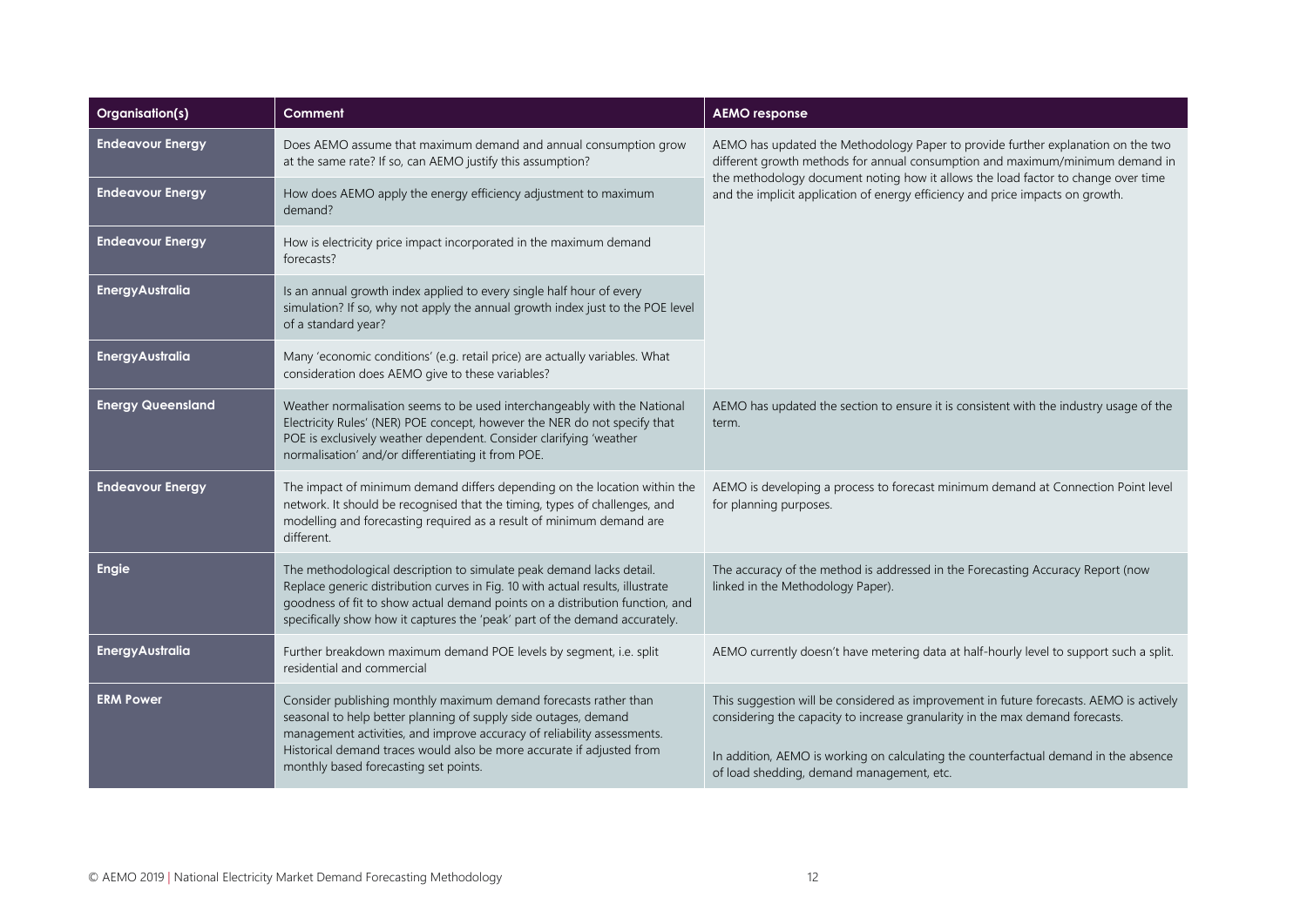| Organisation(s)     | Comment                                                                                                                                                                                                                                                                                                                                                                                           | <b>AEMO</b> response                                                                                                                                                                                                                                                                                                                                                                                                                                                                                                                                                                                                       |
|---------------------|---------------------------------------------------------------------------------------------------------------------------------------------------------------------------------------------------------------------------------------------------------------------------------------------------------------------------------------------------------------------------------------------------|----------------------------------------------------------------------------------------------------------------------------------------------------------------------------------------------------------------------------------------------------------------------------------------------------------------------------------------------------------------------------------------------------------------------------------------------------------------------------------------------------------------------------------------------------------------------------------------------------------------------------|
| <b>ERM Power</b>    | Provide more details on how AEMO derives 1000 years of possible half hourly<br>demand traces from 1000 years of simulated weather data. For e.g., publish<br>10, 50 and 90% POE of daily maximum temperatures from AEMO's model for<br>the initial forecast year on a monthly timescale and compare with historical<br>BOM data.                                                                  | The way AEMO constructs its 1000 weather years is constructing each such year from<br>sampling and combining historical 14-day blocks in a way that preserves the historical<br>distribution of weather outcomes. On top of that, climate change adjustments are<br>applied.                                                                                                                                                                                                                                                                                                                                               |
| <b>ERM Power</b>    | AEMO applies an Excess Heating Factor (EHF) to modify forecast outcomes<br>where daily maximum temperatures exceed the 95 <sup>th</sup> percentile value for 3<br>consecutive days. Provide the 95th percentile value for the applicable<br>weather stations, the EHF modification values, and how they are applied.                                                                              | Methodology Paper has been updated to better reflect that EHF was a candidate<br>variable for the maximum demand model, but was not selected in the final model,<br>which rather used the rolling 3-day average temperature instead to represent the<br>impact of extended hot weather.<br>The methodology now also better explains the definition of the 95 <sup>th</sup> percentile used for<br>EHF.                                                                                                                                                                                                                     |
| <b>ERM Power</b>    | For maximum demand, provide a further explanation on the input<br>assumptions and calculated outcomes for HDD, CDD, average 'base' and<br>'temperature sensitive' demand, impact of rooftop solar PV, and energy<br>reduction from EE schemes.                                                                                                                                                    | AEMO will include a waterfall diagram in the 2019 ESOO in the insight's sections of<br>maximum demand.                                                                                                                                                                                                                                                                                                                                                                                                                                                                                                                     |
| <b>ERM Power</b>    | Why do the maximum demand forecasts appear to be at odds with the<br>maximum daily demand in the MT PASA?                                                                                                                                                                                                                                                                                         | The daily maximum demand in MT PASA is native as-generated and is for mid-summer<br>exactly the same as the seasonal ESOO forecast when small non-scheduled generation<br>is added. It should be noted that it is profiled based on observed highest weekly<br>demand in the last five years relative to the annual observed max demand. For a<br>particular day in a week, it therefore represents the level of demand that on that<br>particular day would only be exceeded one year out of ten. Note also, this is very<br>different to a definition that would have the forecast value exceeded one day out of<br>ten. |
| <b>FRG Workshop</b> | Better explain demand side participation (DSP) and the effect on maximum<br>demand.                                                                                                                                                                                                                                                                                                               | The forecast maximum demand represents the forecast demand in the absence of DSP.<br>DSP is treated as a source of supply and applied after maximum demand is calculated.<br>The Methodology Paper now further explains this process.                                                                                                                                                                                                                                                                                                                                                                                      |
| <b>Powerlink</b>    | Provide further details on how maximum and minimum demand is<br>calculated. In QLD, a proportion of a large industrial customer's annual peak<br>demand at time of regional maximum and minimum demand changes from<br>year to year. Make the methodology more transparent on how such loads<br>are incorporated, to take account load fluctuations at the time of maximum<br>and minimum demand. | AEMO has added additional detail on how large industrial customers loads contribute<br>to the coincident regional maximum demand.                                                                                                                                                                                                                                                                                                                                                                                                                                                                                          |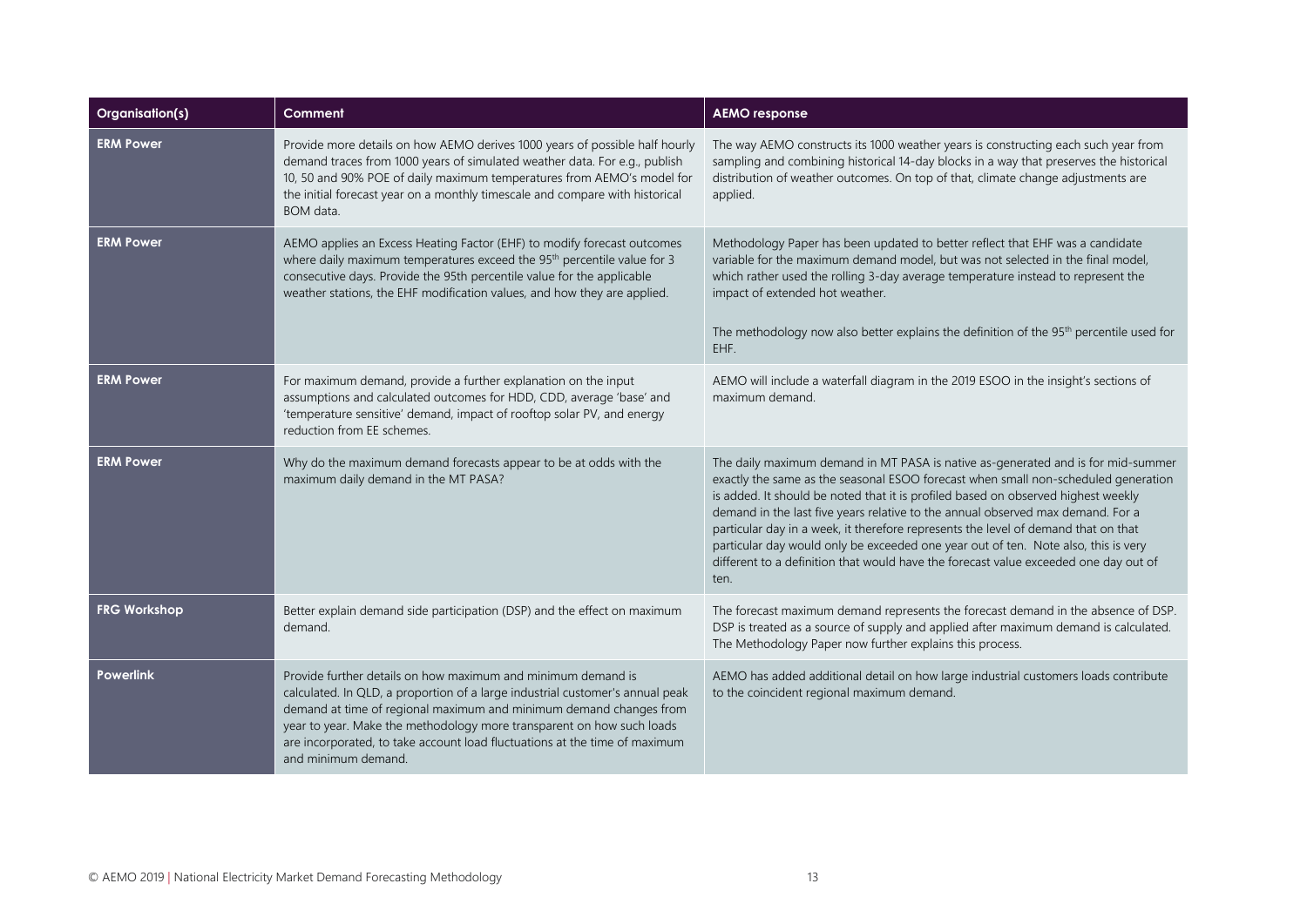| <b>Organisation(s)</b> | Comment                                                               | <b>AEMO</b> response                                                                                                                                                                                                                                                                                                                                                |
|------------------------|-----------------------------------------------------------------------|---------------------------------------------------------------------------------------------------------------------------------------------------------------------------------------------------------------------------------------------------------------------------------------------------------------------------------------------------------------------|
| SA Power Networks      | The minimum demand methodology is not as clear as for maximum demand. | The methodology is the same for both minimum and maximum demand, as described<br>in Section 5 "Maximum and minimum demand" of the Methodology Paper. The same<br>half-hourly model is used and simulated with rooftop PV generation. The annual<br>minimum demand from each simulated year is retained and used to form the POE<br>distributions for minimum demand |

#### **Table 7 Half hourly demand traces**

| Organisation(s)                | Comment                                                                                                                                                                                     | <b>AEMO</b> response                                                                                                                                         |
|--------------------------------|---------------------------------------------------------------------------------------------------------------------------------------------------------------------------------------------|--------------------------------------------------------------------------------------------------------------------------------------------------------------|
| <b>AER</b>                     | Could AEMO provide a comprehensive example of how a load trace is<br>developed                                                                                                              | Appendix A8 of the Methodology Paper now contains a worked example. A reference<br>to it has been added to the presentation of the methodology in Section 6. |
| <b>AEC</b>                     | Provide worked examples with real data and every step methodically shown,<br>so that statistical approaches may be more fully grasped, eg regional<br>maximum demand and 10 and 50% traces. |                                                                                                                                                              |
| <b>Endeavour Energy</b>        | The Methodology Paper does not explain how the forecast process for a half<br>hourly demand is actually done                                                                                |                                                                                                                                                              |
| <b>ERM Power, FRG Workshop</b> | Make it clear that the trace growing algorithm scales the top 10 peak days,<br>but only one value is grown to max demand value                                                              | AEMO has clarified this in the methodology document                                                                                                          |

#### **Table 8 Electricity retail pricing**

<span id="page-13-2"></span><span id="page-13-1"></span><span id="page-13-0"></span>

| Organisation(s) | Comment                                                                                                                                                                                                                                                             | <b>AEMO</b> response                                                                                                                                                                                                                                                                                                                                                                                                                                                                            |
|-----------------|---------------------------------------------------------------------------------------------------------------------------------------------------------------------------------------------------------------------------------------------------------------------|-------------------------------------------------------------------------------------------------------------------------------------------------------------------------------------------------------------------------------------------------------------------------------------------------------------------------------------------------------------------------------------------------------------------------------------------------------------------------------------------------|
| Ausgrid         | Consultant reports appear dismissive in considering the potential<br>implementation of cost-reflective tariff structures.                                                                                                                                           | AEMO will request greater clarity on tariff structures and tariff popularity in future<br>consultant reports.                                                                                                                                                                                                                                                                                                                                                                                   |
| Engie           | Residential pricing changes need to be reflected in the methodology, e.g.<br>changes to fixed and variable charges towards cost reflective network pricing.<br>Past trends won't be useful in demand forecasting, since changes will lead to<br>behavioural change. | AEMO's models consider the potential for tariff reform or customer retail churn to<br>minimise customer price response. Price elasticity adjustments are outlined in the<br>Methodology Paper. The adoption of time of use or cost reflective tariffs are considered<br>to adjust timings of consumption rather than the total consumption patterns. The<br>degree of DER uptake is influenced by tariff structures also, and is considered in the<br>methodologies used by AEMO's consultants. |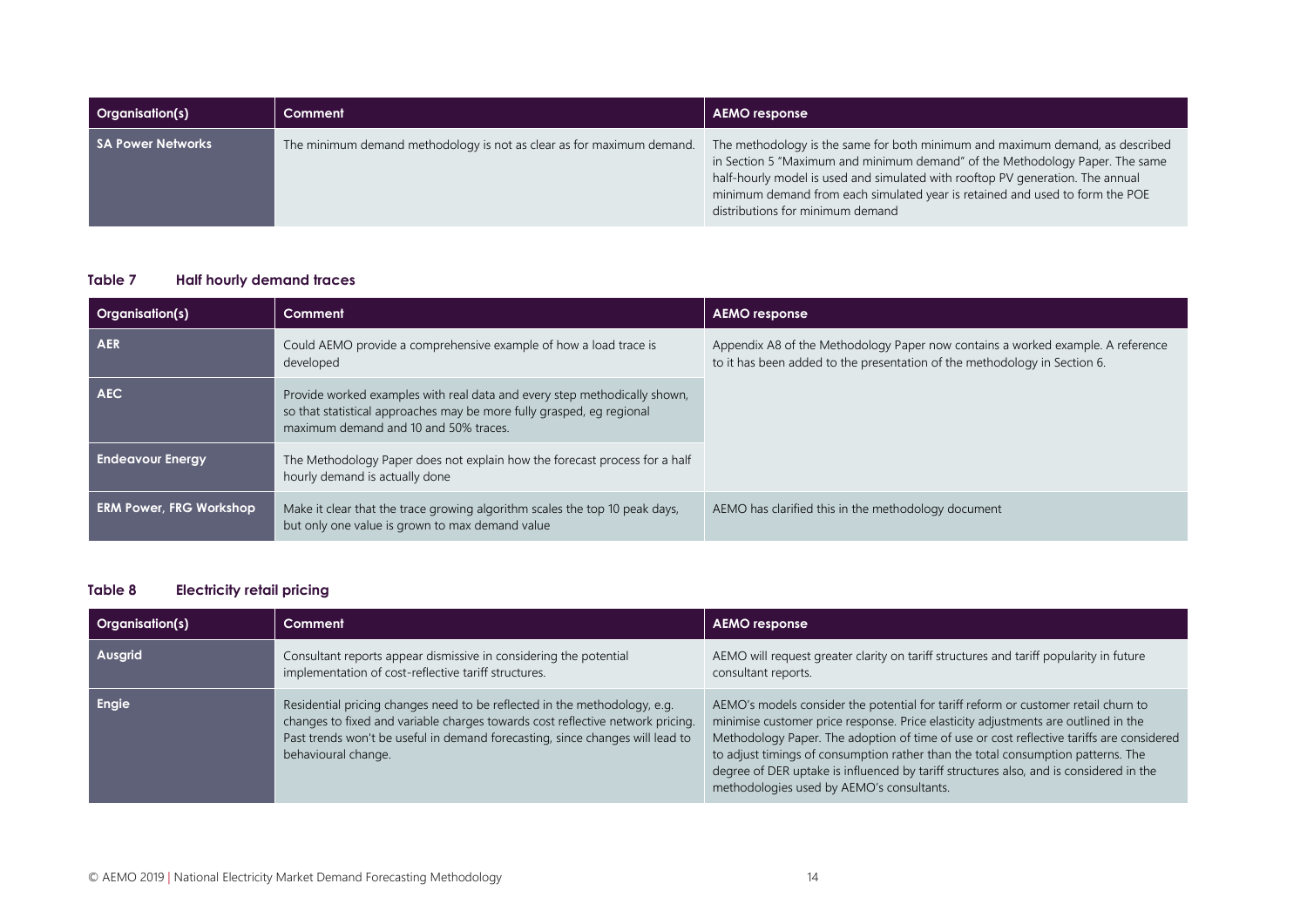| <b>Organisation(s)</b>  | Comment                                                                                                                | AEMO response                                                                                                                            |
|-------------------------|------------------------------------------------------------------------------------------------------------------------|------------------------------------------------------------------------------------------------------------------------------------------|
| <b>Endeavour Energy</b> | Is there any consideration of future price impact on residential and<br>commercial customers to adjust usage patterns? | Yes. Appendix A.1 in the Methodology Paper now provides further clarification that<br>both sectors include a price elasticity component. |
| NSW DPE                 | Is price elasticity captured in the residential consumption forecast as it is in<br>the business forecast?             |                                                                                                                                          |

#### **Table 9 Weather and climate**

<span id="page-14-0"></span>

| Organisation(s)         | Comment                                                                                                                                                                                                                                                                                           | <b>AEMO</b> response                                                                                                                                                                                                                                                                                                                                                                                                                                                                                                   |
|-------------------------|---------------------------------------------------------------------------------------------------------------------------------------------------------------------------------------------------------------------------------------------------------------------------------------------------|------------------------------------------------------------------------------------------------------------------------------------------------------------------------------------------------------------------------------------------------------------------------------------------------------------------------------------------------------------------------------------------------------------------------------------------------------------------------------------------------------------------------|
| <b>Endeavour Energy</b> | What is the reason for using 9pm to 9pm the following day temperatures?<br>How do the 'following day' temperatures impact 'today's' energy<br>consumption?                                                                                                                                        | This average was developed off regression models with different windows of<br>temperature data that (in-part) accounted for capturing residual heat in the response<br>from consumers to temperatures. Section expanded to clarify that the first 9:00 PM<br>value is the previous day of interest until 9: PM of the current day of interest.                                                                                                                                                                         |
| <b>ERM Power</b>        | AEMO uses 6 weather stations in 5 capital cities to calculate temperature<br>sensitive demand across the entire NEM, whereas other AEMO documents<br>indicate up to 20 weather stations are used for forecasting purposes. The<br>limited number potentially impacts the accuracy of the results. | AEMO's operational demand short term forecasting process uses multiple weather<br>stations as important to capture change in temperatures over the day and the impact<br>on demand. For a seasonal maximum demand forecast using a single representative<br>weather station representing the capital cities gives a good model performance, but<br>AEMO is investigating using more regional weather stations as a future model<br>improvement, both for maximum/minimum demand and annual consumption<br>forecasting. |
| <b>ERM Power</b>        | Provide justification for why AEMO has not adopted the industry standard<br>values for HDD and CDDs. Did AEMO consider a 'time of day' variable and<br>solar radiation values in the decision process?                                                                                            | There are BOM standards of CDD and HDD of 18 and 21 degree cut-offs. AEMO uses<br>cut-off temperatures that provide the best out-of-sample error testing for regression<br>models.                                                                                                                                                                                                                                                                                                                                     |
| <b>NSW DPE</b>          | How is the climate adjustment factor implemented for maximum/ minimum<br>demand forecasts?                                                                                                                                                                                                        | See Appendix.23: Climate Change of the ESOO methodology document                                                                                                                                                                                                                                                                                                                                                                                                                                                       |
| <b>ERM Power</b>        | Provide details on how the climate adjustment factor is calculated and the<br>temperature trend that it is based on. Provide data to support that maximum<br>temperatures are increasing at a known trend, and higher than the increase<br>in the mean daily temperature.                         |                                                                                                                                                                                                                                                                                                                                                                                                                                                                                                                        |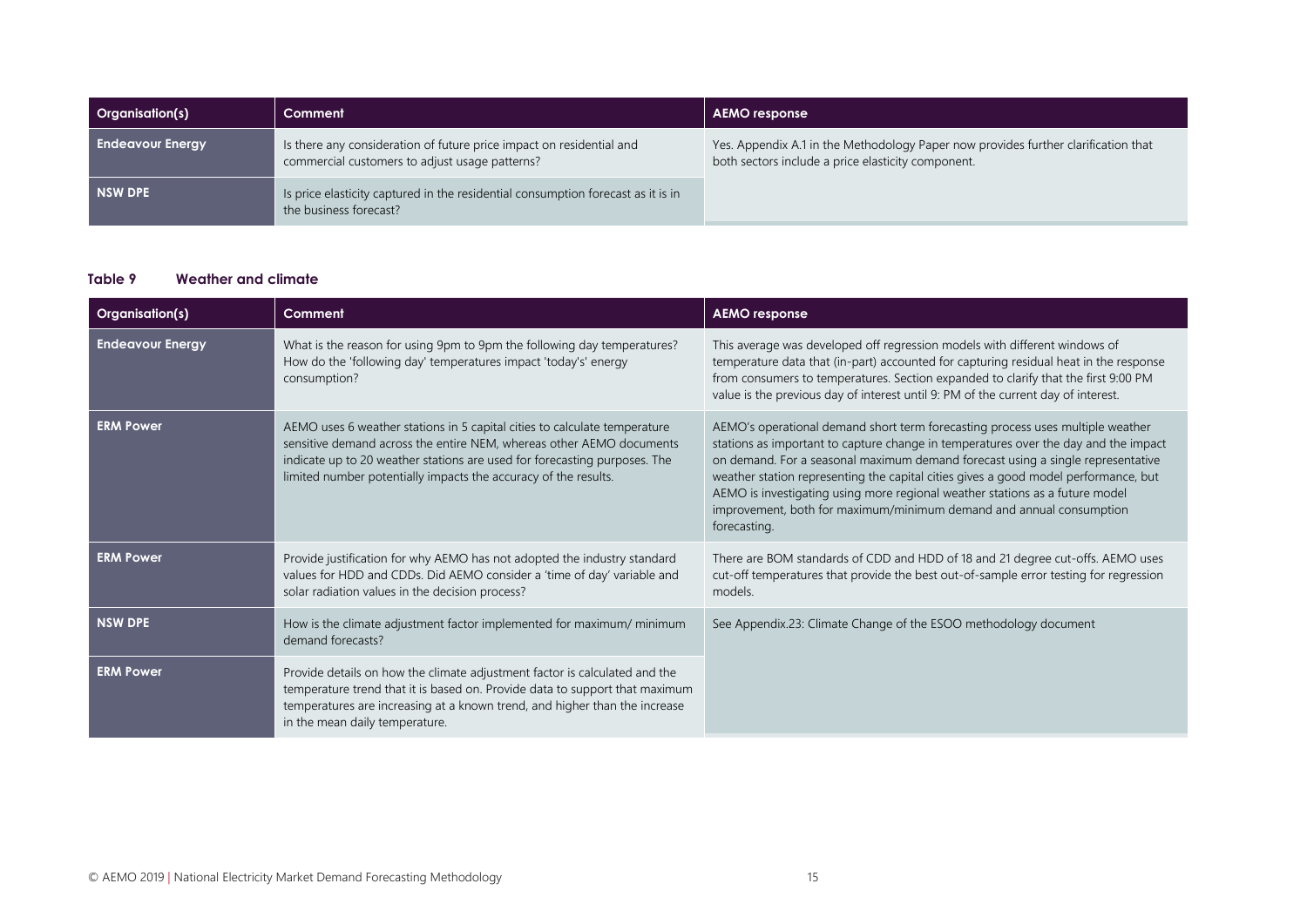| Organisation(s)                | Comment                                                                                                                                                                                                                                                                                                                                               | <b>AEMO</b> response                                                                                                                                                                                                                                                                                                                                           |
|--------------------------------|-------------------------------------------------------------------------------------------------------------------------------------------------------------------------------------------------------------------------------------------------------------------------------------------------------------------------------------------------------|----------------------------------------------------------------------------------------------------------------------------------------------------------------------------------------------------------------------------------------------------------------------------------------------------------------------------------------------------------------|
| <b>ERM Power</b>               | Does climate change adjustment include a saturation effect? le, at certain<br>temperatures, energy efficiency savings are zero, leading to a linear increase<br>in load relative to temperature.                                                                                                                                                      | The climate change adjustment is only made to temperature. The relationship between<br>temperature and demand is captured by the demand model. AEMO is investigating<br>whether 'conservation load factors' across different appliances would improve the<br>distinction of energy efficiency savings across total energy consumption and peak<br>consumption. |
| <b>ERM Power</b>               | Publish calculated yearly climate change adjustment values on a monthly<br>basis for each reference year                                                                                                                                                                                                                                              | Climate change data is freely available at https://www.climatechangeinaustralia.gov.au/.<br>This is outlined in Section 5.1 of the methodology.                                                                                                                                                                                                                |
| <b>Powerlink</b>               | Incorporate regional-specific methodology adjustments to account for<br>varying population centres, industries, load distribution and weather patterns.<br>For QLD, weather patterns vary considerably but AEMO uses one weather<br>station to weather normalise maximum and minimum demand; consider<br>using multiple stations to improve accuracy. | AEMO is actively investigating using more regional weather stations as a future model<br>improvement, both for maximum/minimum demand and annual consumption<br>forecasting.                                                                                                                                                                                   |
| <b>Sliger &amp; Associates</b> | To consider hot days, look at the rate of change of temperature is<br>succeeding days as a possible indicator of impending excessive temperature                                                                                                                                                                                                      | AEMO uses BOM data for historical weather data and the CSIRO for modelled changes<br>in weather from expected climate change effects. Regression models are tested against<br>numerous weather data, including changes in temperature from previous data along<br>with trialling standard weather indices (such as the BOM Heat Index).                        |

#### **Table 10 Rooftop PV and energy storage**

<span id="page-15-0"></span>

| Organisation(s)         | Comment                                                                                                                                                                                               | <b>AEMO</b> response                                                                                                                                                                                                                                            |
|-------------------------|-------------------------------------------------------------------------------------------------------------------------------------------------------------------------------------------------------|-----------------------------------------------------------------------------------------------------------------------------------------------------------------------------------------------------------------------------------------------------------------|
| <b>Endeavour Energy</b> | Provide more verification detail on assumptions used in forecasting methods,<br>e.g. post model adjustments for rooftop PV                                                                            | PV production is estimated using a solar irradiance and PV installed capacity model.<br>Then, the different sectorial amounts are added to that sector (for example, section<br>3.2.2 details how the residential sector is modelled by adding estimates for PV |
| Energy Australia, FRG   | How does AEMO estimate the underlying assumption by removing the<br>impact of PV generation? Explain better whether PV is subtracted or added<br>when moving from delivered to underlying consumption | generation onto the sector's grid consumption)                                                                                                                                                                                                                  |
| <b>Endeavour Energy</b> | Studies on solar battery charge and discharge profiles, their penetration rate,<br>and battery size, will be useful.                                                                                  | AEMO is investigating available meter data to identify and quantify the impact of the<br>potential role for battery storage.                                                                                                                                    |
| EnergyAustralia         | The choice of drivers is well explained, however, provide more detail on the<br>choice of input assumptions. For e.g., how does AEMO test the accuracy of<br>back calculated rooftop PV?              | Refer to the Forecasting Accuracy Report for an assessment of accuracy and back-<br>testing                                                                                                                                                                     |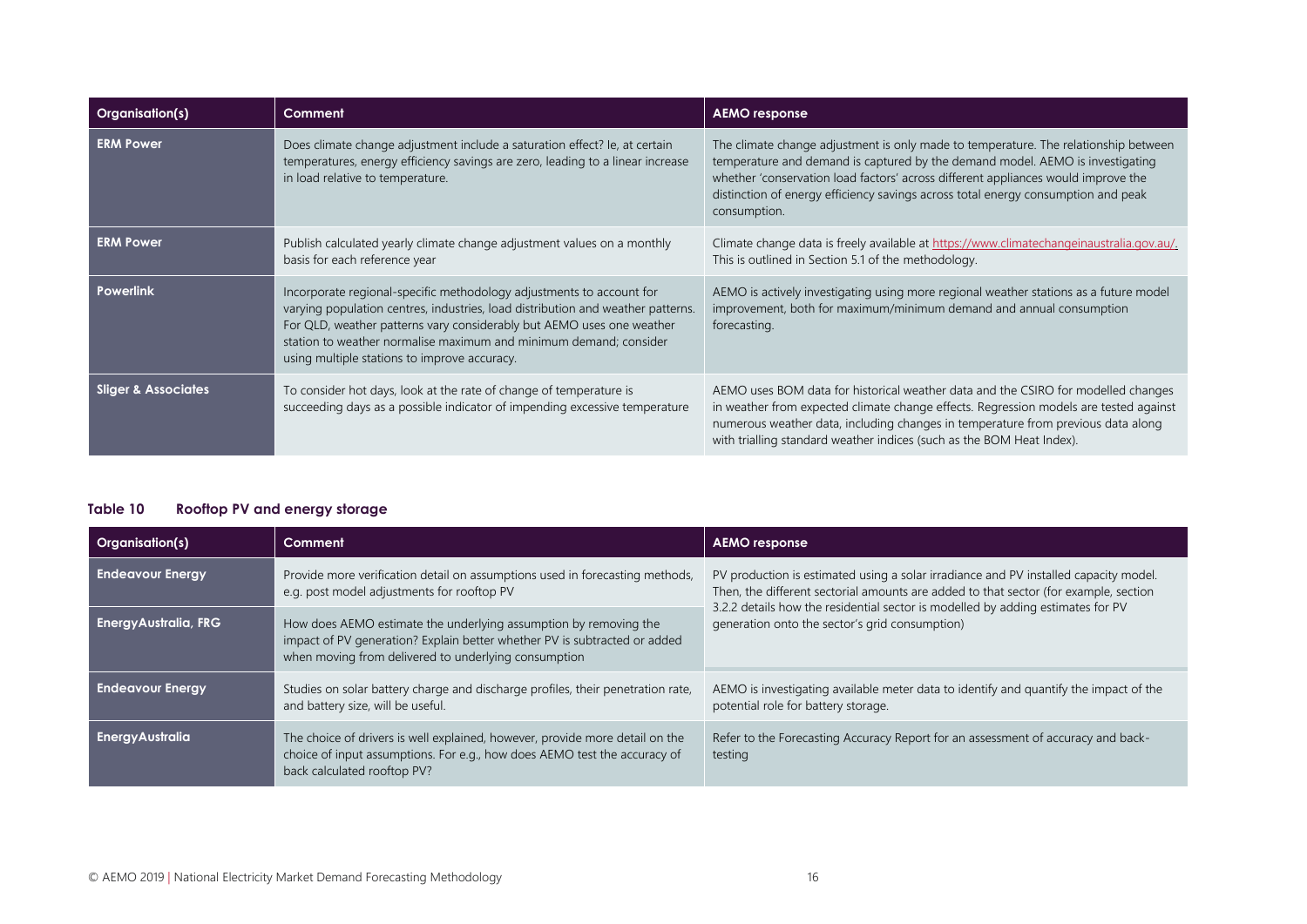| <b>Organisation(s)</b>                      | Comment                                                                                                                                                                                                                                                                                                                                                                          | <b>AEMO</b> response                                                                                                                                                                                                                                                                                                                                                                                                                                                                                                                                                                                                                                       |
|---------------------------------------------|----------------------------------------------------------------------------------------------------------------------------------------------------------------------------------------------------------------------------------------------------------------------------------------------------------------------------------------------------------------------------------|------------------------------------------------------------------------------------------------------------------------------------------------------------------------------------------------------------------------------------------------------------------------------------------------------------------------------------------------------------------------------------------------------------------------------------------------------------------------------------------------------------------------------------------------------------------------------------------------------------------------------------------------------------|
| <b>Energy Australia</b><br><b>ERM Power</b> | Provide justification for the 20% PV rebound effect assumption. Is there a<br>plan to back-test this assumption?                                                                                                                                                                                                                                                                 | AEMO continues to investigate customer meter data, isolated for solar PV sites, to test<br>this assumption.                                                                                                                                                                                                                                                                                                                                                                                                                                                                                                                                                |
| <b>Energy Australia</b>                     | There is significant uncertainty on the impact that rooftop PV and energy<br>storage will have on future demand. Provide more detailed data to allow<br>stakeholders to perform further sensitivity/ scenario analysis                                                                                                                                                           | AEMO will consider the depth of data released for each forecast update. This will<br>include publishing traces for rooftop PV, energy storage and electric vehicles separately<br>so that stakeholders can replace these assumptions with their own views.                                                                                                                                                                                                                                                                                                                                                                                                 |
| <b>ERM Power</b>                            | AEMO assumes all panels face north, but this may shift to a westerly<br>orientation.                                                                                                                                                                                                                                                                                             | Appendix A3.1.2 describes AEMO's approach to rooftop PV orientations, with an<br>increasing uptake of west-facing panels to increase afternoon and evening production.<br>AEMO has now entered into an agreement to receive additional estimations of<br>generations from panels of different orientation, and where appropriate will update the<br>PV generation model with this new information.                                                                                                                                                                                                                                                         |
| <b>ERM Power</b>                            | AEMO's output appears to be based on the panel installation value, but this<br>could overestimate PV contribution as it is common practice to have 15-25%<br>more panel capacity than inverter capacity. It may also underestimate PV<br>contribution to summer peak demand, as inverters continue to contribute<br>later and at higher output levels than that modelled by AEMO | AEMO's PV forecast represents the output to AC (limited by inverter size). This capacity<br>is multiplied by a normalised generation profile, based on historical insolation but also<br>calibrated to actual observations (from pvoutput.org and gross-metered systems in<br>NSW). The energy produced should therefore closely match that of the existing<br>portfolio of rooftop PV systems, but may have more uncertainty at times outside the<br>solar peak. AEMO will continue to refine its methodology, eg through new data feeds<br>from Solcast and improved visibility of inverter size vs panel capacity once the DER<br>register is in place. |
| <b>AER</b>                                  | It is unclear where batteries fit into the definitions of grid demand                                                                                                                                                                                                                                                                                                            | The Key Definitions section of the Methodology Paper has been updated to improve<br>clarity on definitions of demand, and the inclusion of 5 MW or higher for batteries.                                                                                                                                                                                                                                                                                                                                                                                                                                                                                   |
| Ausgrid                                     | Assumptions around battery storage are not adequately clarified in the<br>Methodology Paper and Consultant's reports. There appears to be little<br>testing of approaches adopted.                                                                                                                                                                                               | Details of consultants work for battery storage are to be enhanced in the upcoming<br>2019 forecasts                                                                                                                                                                                                                                                                                                                                                                                                                                                                                                                                                       |
| <b>Energy Australia</b>                     | AEMO assumes all systems act to minimise costs at an individual/household<br>level. This assumption may not hold true going forward, e.g. virtual power<br>plants. We would appreciate AEMO completing modelling on centrally-<br>coordinated behaviour and make it possible for stakeholders to run scenarios<br>on the uptake of such systems.                                 | AEMO applies scenario analysis on the uptake of aggregated battery systems, or virtual<br>power plants, in the broader assessments in the ESOO and Integrated System Plan<br>(ISP). AEMO still forecasts the individual/ household level battery usage separately,<br>which is subtracted from the forecast operational maximum demand forecast.<br>Aggregated battery systems are treated as a potential supply source, and are modelled<br>explicitly (and therefore the demand forecasts are gross of these impacts).                                                                                                                                   |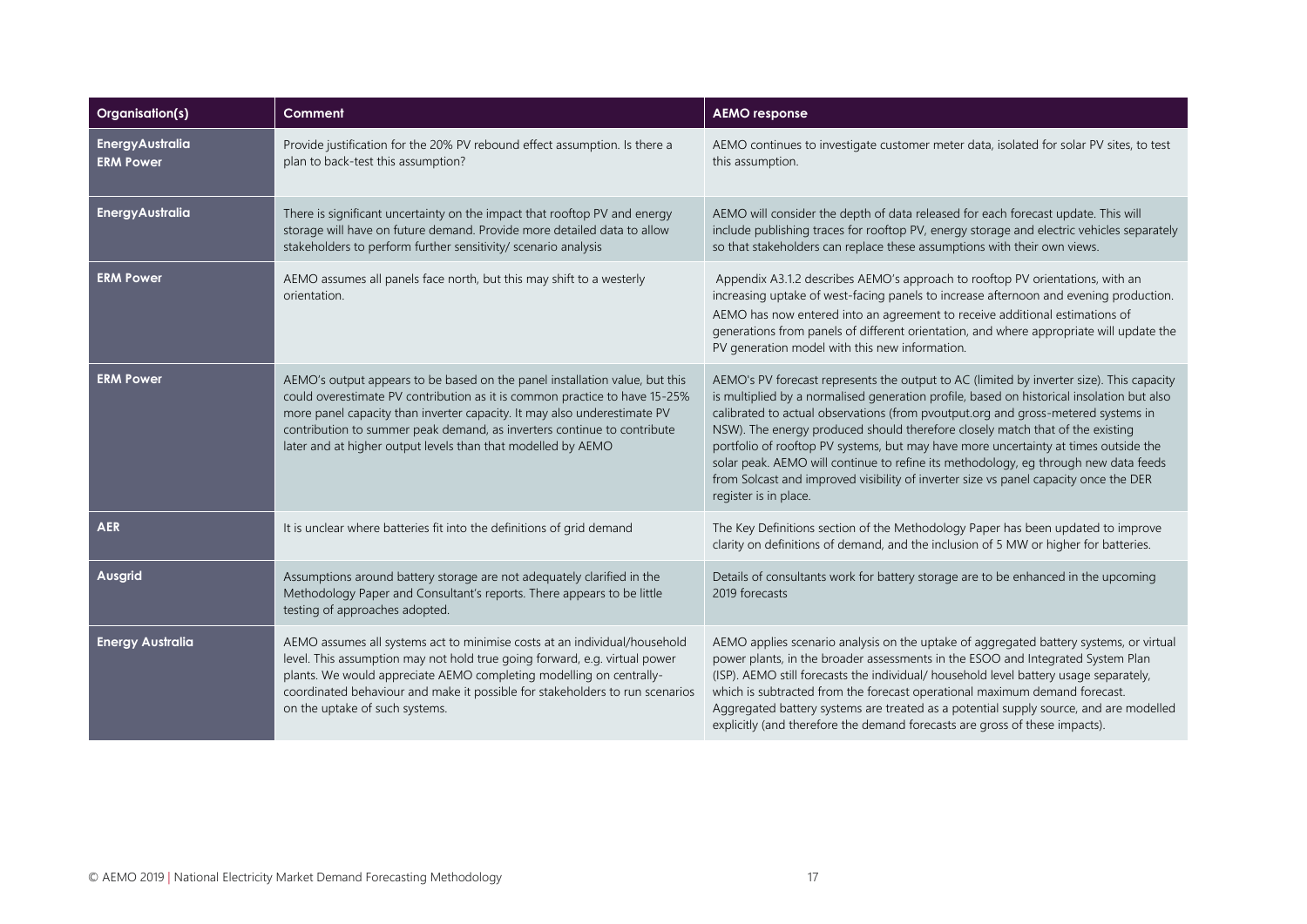| <b>Organisation(s)</b> | Comment                                                                                                                                   | AEMO response                                                                                                                                                                                                                                                                                                                                                                                                                                                                                                                                                                                                                                                                                         |
|------------------------|-------------------------------------------------------------------------------------------------------------------------------------------|-------------------------------------------------------------------------------------------------------------------------------------------------------------------------------------------------------------------------------------------------------------------------------------------------------------------------------------------------------------------------------------------------------------------------------------------------------------------------------------------------------------------------------------------------------------------------------------------------------------------------------------------------------------------------------------------------------|
| ERM Power              | How will consumption associated with large scale batteries or pumped<br>storage hydro be captured and reported on, as they are installed? | Auxiliary loads associated with large scale storage systems are not explicitly captured in<br>the demand forecast targets as the installation timing and operation of these potential<br>systems is uncertain.<br>In modelling the supply needed to meet demand in outlooks such as the Integrated<br>System Plan, the prevailing generation operational outlook considers both the forecast<br>demand targets and resulting auxiliary load attributed to generation technologies<br>during dispatch. Auxiliaries associated with storage systems, including pumped hydro<br>and battery systems, are included in calculating the energy provided and/or consumed<br>by these systems when operating. |
| <b>FRG</b>             | How is battery load treated in operational consumption?                                                                                   | The Key Definitions section of the Methodology Paper has been updated to improve<br>clarity on definitions of demand, and the inclusion of 5 MW or higher for batteries.                                                                                                                                                                                                                                                                                                                                                                                                                                                                                                                              |
| <b>FRG</b>             | It is unclear how battery curves have been applied. What profile/tariff is used<br>in each region?                                        | Specific outcomes of the forecasts are provided in the released forecasts. For example,<br>in the 2018 ESOO.                                                                                                                                                                                                                                                                                                                                                                                                                                                                                                                                                                                          |

#### **Table 11 Electric vehicles**

<span id="page-17-0"></span>

| Organisation(s)         | Comment                                                                                                                                                                                                                             | <b>AEMO</b> response                                                                                                                                                                                                               |
|-------------------------|-------------------------------------------------------------------------------------------------------------------------------------------------------------------------------------------------------------------------------------|------------------------------------------------------------------------------------------------------------------------------------------------------------------------------------------------------------------------------------|
| <b>Ausgrid</b>          | Assumptions around EVs not adequately clarified in the Methodology Paper<br>and Consultant's reports. There appears to be little testing of approaches<br>adopted.                                                                  | AEMO appreciates the method for forecasting EVs provides less detail than<br>stakeholders request. AEMO's 2019 forecasts are seeking to address this, and will be<br>running workshops with industry to help validate assumptions. |
| <b>Endeavour Energy</b> | Studies on EV charge and discharge profiles, their penetration rate, and<br>battery size, will be useful.                                                                                                                           | These forecast outputs are provided in the reports publishing each forecast, e.g. the<br>ESOO2018 report.                                                                                                                          |
| <b>Engie</b>            | Multiple futures are likely, however current assumptions on battery storage,<br>EVs and charging scheme consider one possibility only. Other possibilities<br>include hydrogen, incentive to charge during the day due to PVs, etc. | Suggested methodology change. Methodology change suggestions will be considered<br>for improvements in future forecasts.                                                                                                           |
| <b>ERM Power</b>        | AEMO should assess alternative electric vehicle futures, including hydrogen<br>(directly injected into an advanced combustion engine or in a fuel cell)                                                                             | AEMO is exploring assumptions on charging behaviours in a dedicated EV workshop<br>with industry on 4 March 2019                                                                                                                   |
| <b>ERM Power</b>        | What breakdown of EV charging will be captured under business<br>consumption? Would this include all large scale multi vehicle charging<br>stations, or only charging stations at business premises?                                |                                                                                                                                                                                                                                    |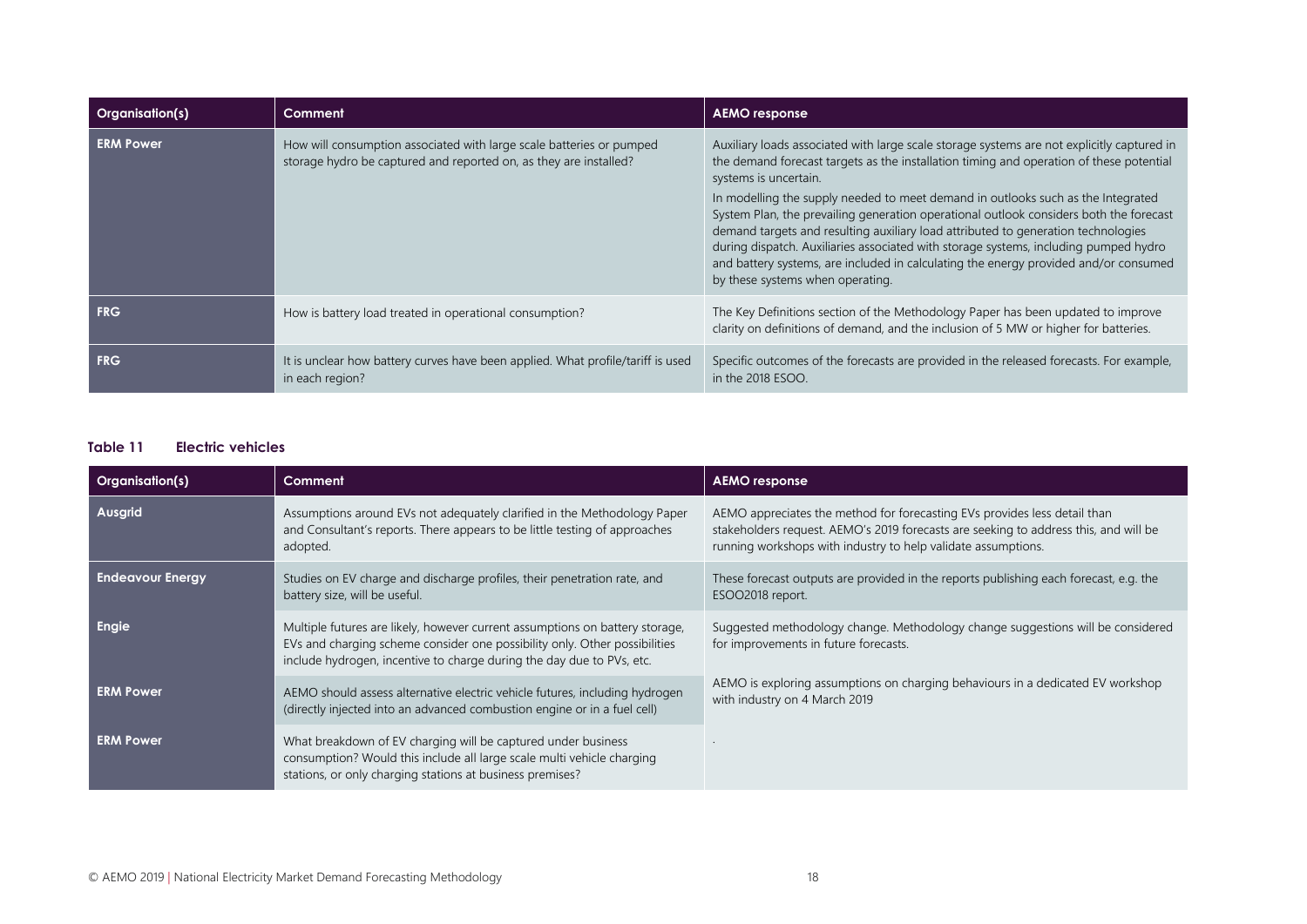| <b>Organisation(s)</b>         | Comment                                                                                                                                                                                                                                                             | <b>AEMO</b> response                                                                                                                                          |
|--------------------------------|---------------------------------------------------------------------------------------------------------------------------------------------------------------------------------------------------------------------------------------------------------------------|---------------------------------------------------------------------------------------------------------------------------------------------------------------|
| <b>ERM Power</b>               | AEMO assumes 40% of EVs are charged once garaged. This may not<br>consider the impact of technology, e.g. smart meters and retail tariff<br>incentives on consumer choice to charge outside of higher demand period.                                                | AEMO used the scenario bounds of Fast, Neutral and Slow to test the impact of<br>charging in and outside the higher demand periods. Refer to ESOO 2018 paper. |
| <b>FRG</b>                     | It is unclear how EV curves have been applied. What profile/tariff is used in<br>each region?                                                                                                                                                                       | Available in the ESOO2018 main report and supporting materials.                                                                                               |
| <b>Sliger &amp; Associates</b> | Less reliable/ more contentious components, for e.g. EVs, could be collected<br>and development shown as a separate curve acknowledged to be far more<br>open to major change. The curve could provide some explanation for<br>perceived lack of clarity over time. | AEMO has modelled this item as a separate item for both annual consumption and<br>max/min demand. The breakdown can be found http://forecasting.aemo.com.au/  |
| <b>Sliger &amp; Associates</b> | AEMO relies on the CSIRO for values and predictions. Consider seeking other<br>sources, esp. for more contentious matters, such as the growth of EVs.                                                                                                               | AEMO will be seeking projections from two independent consultants to inform the 2019<br>forecasts.                                                            |

#### **Table 12 Energy efficiency**

<span id="page-18-0"></span>

| Organisation(s)            | Comment                                                                                                                                                                                                                     | <b>AEMO</b> response                                                                                                                                                                                                                                                                                            |
|----------------------------|-----------------------------------------------------------------------------------------------------------------------------------------------------------------------------------------------------------------------------|-----------------------------------------------------------------------------------------------------------------------------------------------------------------------------------------------------------------------------------------------------------------------------------------------------------------|
| Ausgrid, ERM Power, SA DSD | Provide more explanation for why AEMO applied a 40% rebound effect, ie<br>only 60% of the forecasted energy savings was applied.                                                                                            | Detail of 40% was noted in main ESOO report. Details on this adjustment can be found<br>in section 2.2.4 of the methodology report.                                                                                                                                                                             |
| <b>Endeavour Energy</b>    | If calibration against estimated EE savings and observed metered<br>consumption shows a large discrepancy, does that mean there is something<br>wrong with the method used to calculate the 'energy efficiency adjustment'? | Section 2.2.4 has been enhanced. Current snapshots of electricity consumption reflect<br>current energy efficiency trends observed through meter data analysis. Additional<br>energy efficiency savings relative to the latest year of consumption are applied to the                                           |
| <b>Powerlink</b>           | Provide more clarity on how EE is incorporated, including additional detail on<br>the sensitivity of future EE gains.                                                                                                       | forecast. The energy efficiency adjustment factor reflects the efficiency savings forecast<br>for future years, rather than those identified since 2000, as forecast in the raw EE<br>forecast. The period of the adjustment is equal to the period of the regression model<br>training (approximately 3 years) |
| <b>Endeavour Energy</b>    | Provide more verification detail on assumptions used in forecasting methods<br>for annual and maximum demand, e.g. post model adjustments for EE                                                                            | Verifications of the forecasts are reported on in the ESOO and Forecast Accuracy<br>reports. Section 2.2.4 has been enhanced when describing energy efficiency, climate<br>change and rooftop PV adjustments. AEMO will look to provide more clarity on<br>assumptions in future forecasts.                     |
| <b>Endeavour Energy</b>    | There aren't many details regarding EE impacts on peak demand in the<br>Consultant's report.                                                                                                                                | AEMO will request its consultants expand the content provided in future reports to<br>address these concerns.                                                                                                                                                                                                   |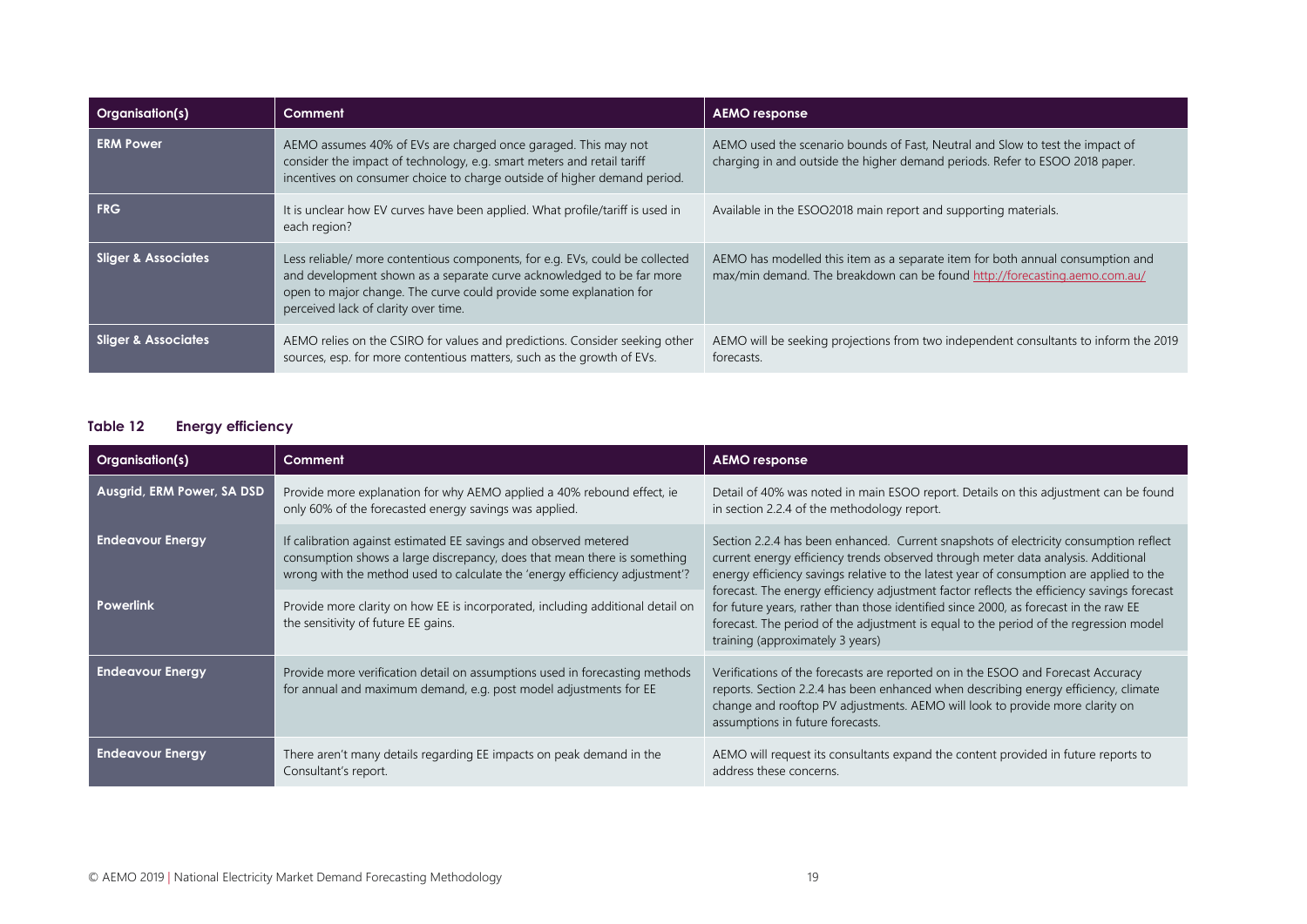| <b>Organisation(s)</b>  | <b>Comment</b>                                                                                                                                                                                                                       | <b>AEMO</b> response                                                                                                                                                                                                                                                                   |
|-------------------------|--------------------------------------------------------------------------------------------------------------------------------------------------------------------------------------------------------------------------------------|----------------------------------------------------------------------------------------------------------------------------------------------------------------------------------------------------------------------------------------------------------------------------------------|
| <b>ERM Power</b>        | Further explanation is required on the relationship between annual<br>consumption and maximum demand in the context of EE                                                                                                            |                                                                                                                                                                                                                                                                                        |
| <b>FRG</b>              | How is EE apportioned to heating, cooling and base loads?                                                                                                                                                                            | AEMO uses the total EE savings as forecast by our Consultant, and applies these total<br>savings across the heat/cool/base categories in accordance with historical consumption<br>analysis.<br>AEMO continues to investigate methods for improvement in EE savings.                   |
| <b>Endeavour Energy</b> | Has AEMO conducted studies on peak demand impacts from the<br>replacement of old air conditioners to more efficient ones of similar capacity<br>on hot summer days? Results would be useful for EE adjustment for<br>maximum demand. | There are not many studies looking into this subject available.<br>AEMO currently applies an average energy efficiency saving at time of maximum<br>demand because increasingly peak demand is occurring later in the day after the air-<br>conditioners have been on for a few hours. |
| NSW DPE, SA DPC         | State departments have data that could assist with improving EE forecasts                                                                                                                                                            | AEMO welcomes assistance from stakeholders, and will follow up with State<br>departments that have offered to provide data on energy efficiency schemes.                                                                                                                               |

#### **Table 13 Other**

<span id="page-19-0"></span>

| Organisation(s)      | Comment                                                                                                                                                                                             | <b>AEMO</b> response                                                                                                                                                                                                                                                                                                                                                                                                                                                                                                                                                                                     |
|----------------------|-----------------------------------------------------------------------------------------------------------------------------------------------------------------------------------------------------|----------------------------------------------------------------------------------------------------------------------------------------------------------------------------------------------------------------------------------------------------------------------------------------------------------------------------------------------------------------------------------------------------------------------------------------------------------------------------------------------------------------------------------------------------------------------------------------------------------|
| <b>AEC</b>           | Methodology Paper does not cover short-term demand forecasting                                                                                                                                      | The scope of the Forecasting methodology document covers the methodology for the<br>medium/long term assessments used in Forecasting and Planning analysis, such as the<br>ESOO and ISP.                                                                                                                                                                                                                                                                                                                                                                                                                 |
| <b>AEC, Stanwell</b> | Methodology Paper does not cover demand side response                                                                                                                                               | Forecast maximum demand assumes no DSP at time of peak demand – representing<br>what forecast maximum demand would be in the absence of DSP. To supplement this,<br>AEMO produces separate forecasts for DSP for different price levels and reliability<br>triggers. These have in recent years been published separately from the demand<br>forecast and therefore not included in the methodology document, with the method<br>briefly discussed in the DSP forecast documents itself. AEMO will consider merging the<br>DSP documentation into the wider forecast methodology document in the future. |
| <b>Engie</b>         | The Methodology document should provide sufficient detail for participants<br>to replicate results and/or make changes to produce new demand which is<br>consistent with AEMO's demand projections. | The Methodology Paper's purpose is to provide this detail to the extent practicable,<br>while the purpose of this Consultation is to assess its achievement of this objective.<br>However, the volume of input data, and confidential information makes it difficult for<br>other stakeholders to precisely replicate AEMO's forecasts.                                                                                                                                                                                                                                                                  |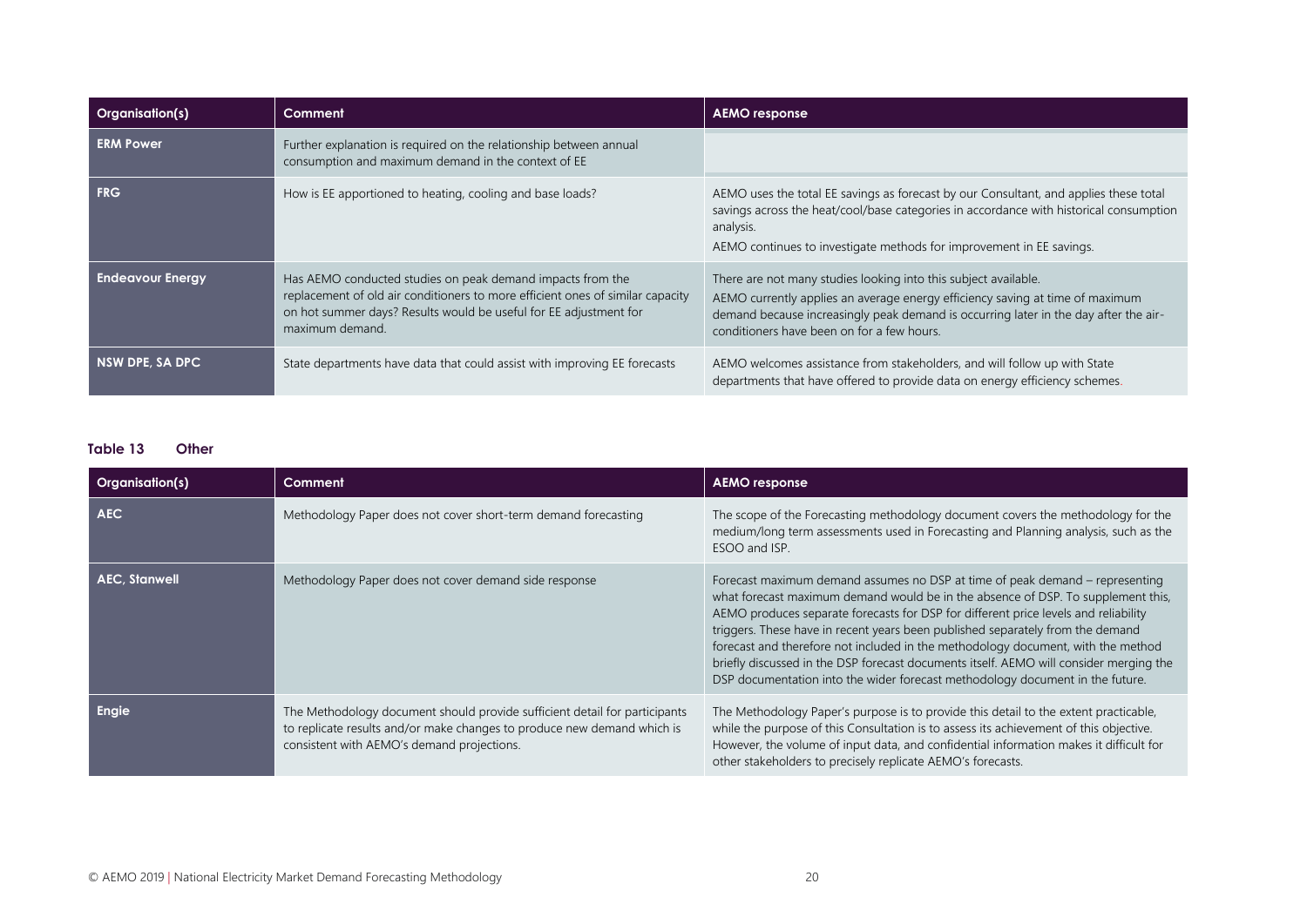| Organisation(s)                | Comment                                                                                                                                                                                                             | <b>AEMO</b> response                                                                                                                                                                                                                                                                                                                                                                                                                                                                                                                                    |
|--------------------------------|---------------------------------------------------------------------------------------------------------------------------------------------------------------------------------------------------------------------|---------------------------------------------------------------------------------------------------------------------------------------------------------------------------------------------------------------------------------------------------------------------------------------------------------------------------------------------------------------------------------------------------------------------------------------------------------------------------------------------------------------------------------------------------------|
| <b>Engie</b>                   | The Accuracy objective is inappropriate, because of the long forecast period<br>and increasing uncertainty spanning policy, technology, economy and<br>customer preference                                          | The Forecast Accuracy Report particularly examines the accuracy of the last year<br>forecast.                                                                                                                                                                                                                                                                                                                                                                                                                                                           |
| <b>ERM Power</b>               | The naming of the demand forecast reports are confusing, with reports titled<br>SOO, ESOO, NEFR and NEFI. Suggest all future annual reports be released as<br>the 'National Electricity Forecasting Report - NEFR'. | AEMO has moved away from preparing separate NEFR documents, with feedback<br>received from stakeholders that it is more meaningful to consider demand and supply<br>implications in a single document (such as the ESOO). As material new information<br>comes to hand, AEMO is committed to updating its forecast and will publish any<br>update on its forecasting portal with a brief explanation. AEMO has now developed a<br>separate demand forecasting page on its website to allow stakeholders to track the<br>various forecasts as developed. |
| <b>PIAC</b>                    | Enhance accessibility and understanding of forecasting results, assumptions<br>and limitations, and transparency of modelling e.g. discuss the various drivers<br>underlying the forecasts.                         | The Methodology Paper aims to increase stakeholder's understanding of AEMO's<br>demand forecasting approach, and is being updated based on specific feedback from<br>this consultation process.                                                                                                                                                                                                                                                                                                                                                         |
| <b>Sliger &amp; Associates</b> | Did the paper discuss daylight savings and the complexities between States?                                                                                                                                         | All forecasts are done on a consistent NEM time basis. When drawing out insights there<br>may be instances where the times are provided in local format. Supply assessments<br>capture the inter-regional impact of different time zones and coincident demands.                                                                                                                                                                                                                                                                                        |

#### **Table 14 Presentation of results**

<span id="page-20-0"></span>

| <b>Organisation(s)</b> | Comment                                                                                                                                                                                                                                                                                                                                                         | <b>AEMO</b> response                                                                                                                                                                                                                                                                                                                                                        |
|------------------------|-----------------------------------------------------------------------------------------------------------------------------------------------------------------------------------------------------------------------------------------------------------------------------------------------------------------------------------------------------------------|-----------------------------------------------------------------------------------------------------------------------------------------------------------------------------------------------------------------------------------------------------------------------------------------------------------------------------------------------------------------------------|
| <b>ERM Power</b>       | Historical operational demand data from earlier AEMO forecasting reports<br>have altered without an explanation in subsequent NEFR/NEFI/ESOO reports.                                                                                                                                                                                                           | Some data updates have been noted in releases, but it is acknowledged that a more<br>effective way to communicate this should be considered where future changes are<br>required.                                                                                                                                                                                           |
| <b>ERM Power</b>       | NEFR/NEFI/ESOO contain no comparison of actual historical data with most<br>recent forecasts immediately prior to the applicable summer or winter<br>period. Suggest including min 10 years of historical data, reporting both<br>actual and forecast at the time for 10, 50 and 90% POE, to allow parties to<br>compare actual and planning forecast outcomes. | The forecasting portal (http://forecasting.aemo.com.au/) provides the capacity to<br>compare historical actual data against forecasts for comparison purposes.<br>The Forecasting Accuracy Report assesses performance of most recent forecasts against<br>actual data, and is an important step for AEMO to assess and potentially recalibrate or<br>modify its forecasts. |
| <b>ERM Power</b>       | Data should be easy to retrieve via a dedicated link on AEMO's website<br>included in each successive NEFR as it is released, and also via AEMO's<br>Forecasting Demand Data Portal                                                                                                                                                                             | AEMO have now provided a quide on the ESOO landing page to allow users to know<br>what is released along with the report                                                                                                                                                                                                                                                    |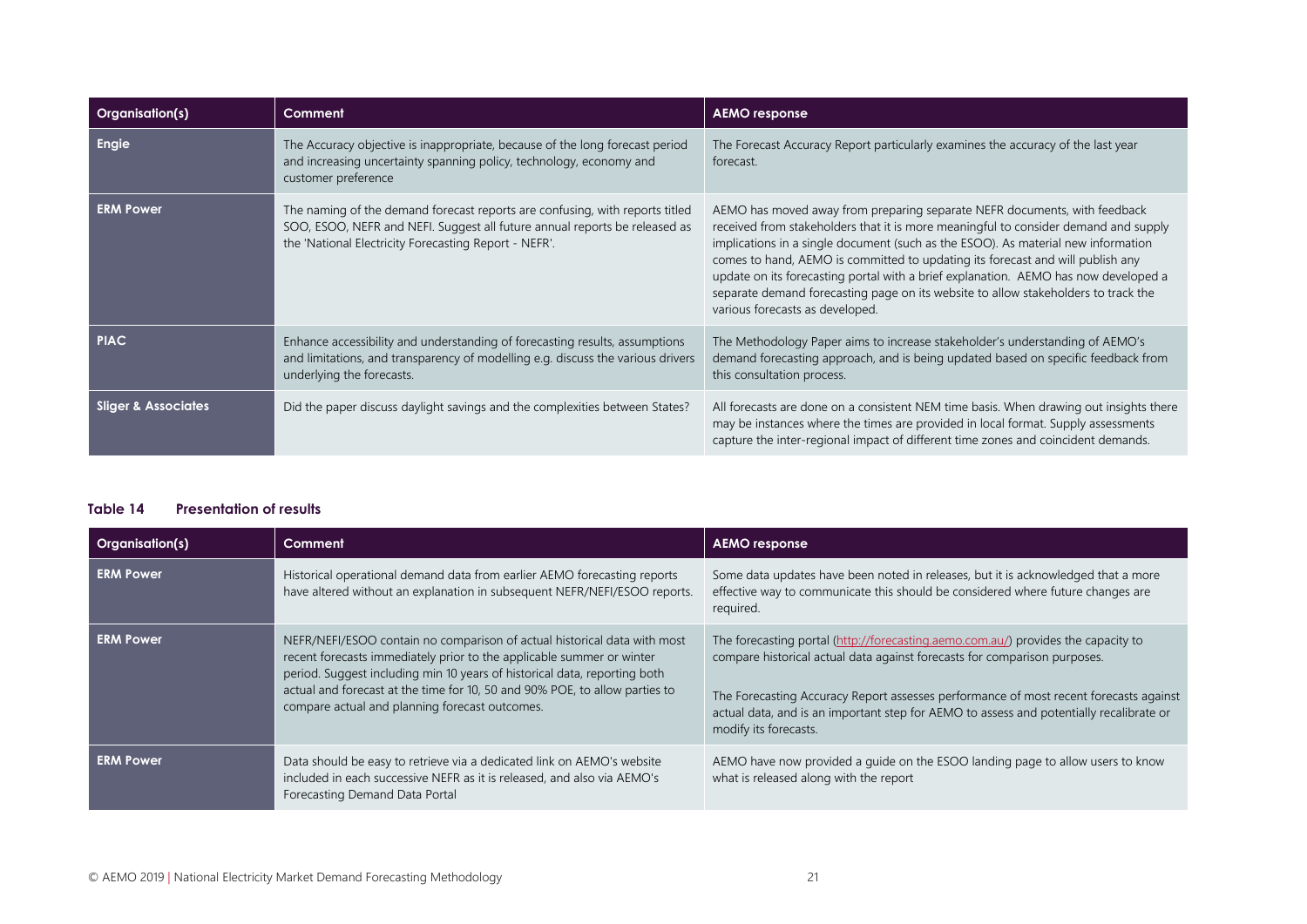| Organisation(s)  | Comment                                                                                                                                                                                                                                                                                                                                                                                                                               | <b>AEMO</b> response                                                                                                                                                                                                                                                                                                                                                                                                                                                                                      |
|------------------|---------------------------------------------------------------------------------------------------------------------------------------------------------------------------------------------------------------------------------------------------------------------------------------------------------------------------------------------------------------------------------------------------------------------------------------|-----------------------------------------------------------------------------------------------------------------------------------------------------------------------------------------------------------------------------------------------------------------------------------------------------------------------------------------------------------------------------------------------------------------------------------------------------------------------------------------------------------|
| <b>ERM Power</b> | Include regionally-based data for temperature-sensitive load, for residential<br>and business in information paper. In tabular or graphical form, on the basis<br>of increase in demand (kW) per 1 deg deviation from critical temperature                                                                                                                                                                                            | This information is contained in the Forecast Accuracy Report                                                                                                                                                                                                                                                                                                                                                                                                                                             |
| <b>ERM Power</b> | Prior to NEM and 2015 ESOO, the normal convention was forecast and actual<br>consumption reported on 'sent out' basis, and maximum demand reported<br>on 'as generated' basis. Since 2016, data more difficult to access and requires<br>manipulation to achieve consistency with other real time data. Suggest<br>reverting to 'sent out' and 'as generated' basis to provide consistency with<br>AEMO's real time data publication. | The http://forecasting.aemo.com.au/ portal provides auxiliary and sent out data to<br>reconstruct 'as generated'. The use of sent-out forecasts is intended to reduce<br>confusion and increase accuracy by making the auxiliary loads more explicit<br>components in the forecasts, particularly relevant when the future generation mix may<br>have materially different auxiliary loads. AEMO will consider publishing both<br>measurements in future forecasts to reduce potential misinterpretation. |
| Origin           | Can AEMO provide stakeholders with the breakdown of heating, cooling and<br>baseload energy consumption on the dynamic interface?                                                                                                                                                                                                                                                                                                     | AEMO will review if this information can be added to the interface or whether it is best<br>served in a different document.                                                                                                                                                                                                                                                                                                                                                                               |

#### **Table 15 Report content**

<span id="page-21-0"></span>

| Organisation(s) | Comment                                                                                                                                                              | <b>AEMO</b> response                                                                                                                                                                                                                                                                        |
|-----------------|----------------------------------------------------------------------------------------------------------------------------------------------------------------------|---------------------------------------------------------------------------------------------------------------------------------------------------------------------------------------------------------------------------------------------------------------------------------------------|
| Engie           | Include a list of abbreviations                                                                                                                                      | Methodology Paper now contains a list of abbreviations                                                                                                                                                                                                                                      |
| Engie           | Include references for recent local studies and projects, and make these<br>studies available on the AEMO website.                                                   | AEMO's reports reference all studies, data and articles that have influenced the<br>forecasting methods.                                                                                                                                                                                    |
| <b>AEC</b>      | Provide a high-level architecture of all related forecasting functions incl. a<br>map showing where details of each related forecasting functions are<br>documented. | The scope of this document is limited to those forecast approaches used to produce<br>medium to long term forecasts used for Forecasting and Planning functions, such as<br>ESOO and ISP. AEMO will consider how it can address potential gaps across its<br>publications at a future date. |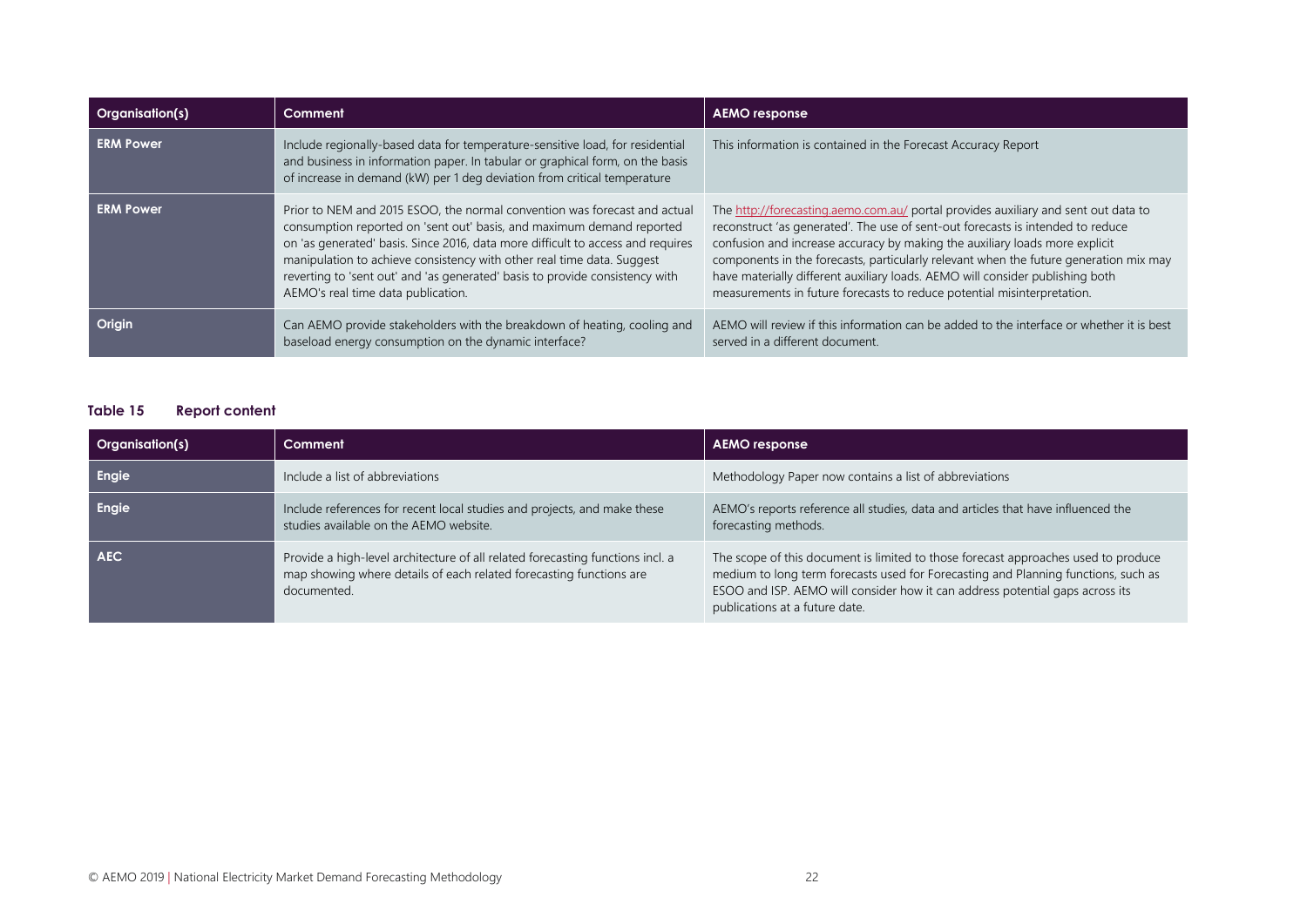## <span id="page-22-0"></span>**4. Other matters**

Other matters raised in the submissions relate to accuracy and verification of results, and scenario development and assumptions (see Tables 16 and 17).

### <span id="page-22-1"></span>4.1 Accuracy and verification of results

AEMO publishes a Forecasting Accuracy Report (FAR) for its ESOO each year. The FAR assesses the accuracy of its electricity demand and consumption forecasts to help inform its continuous improvement program and build confidence in the forecasts produced. AEMO will consider stakeholder comments related to the accuracy and verification of results in future FAR publications. These comments are summarised in [Table 16.](#page-22-3)

| Organisation            | Comment                                                                                                                                                                                                                                                                                                                  |
|-------------------------|--------------------------------------------------------------------------------------------------------------------------------------------------------------------------------------------------------------------------------------------------------------------------------------------------------------------------|
| <b>AER</b>              | Does AEMO deem the heating/ cooling load forecasting approach successful? Is evidence of accuracy<br>observed in backcasting?                                                                                                                                                                                            |
| <b>Energy Australia</b> | The 'Forecast Accuracy report' reviews performance of regional annual consumption and max demand.<br>Attributing inaccuracies to specific underlying drivers would improve stakeholder understanding of supply-<br>demand dynamics given aggregated nature of demand data.                                               |
| <b>Energy Australia</b> | Review accuracy at input level. Eq. if a TNSP or DNSP consumption forecast has a consistent bias, then the<br>modelling process could make some adjustments (or make a note of it).                                                                                                                                      |
| <b>Energy Australia</b> | Forecasting accuracy should extend from actual vs latest forecast to include earlier forecasts as well (eq<br>forecasts for 2017 created in both 2016, 2015 and 2014), so that stakeholders can understand how forecasts<br>have changed. An assessment on what key issues have led to deviations would be advantageous. |
| <b>Energy Australia</b> | Paper could reflect drivers modelled in the past, and assess magnitude of impact, retrospectively.                                                                                                                                                                                                                       |

#### <span id="page-22-3"></span>**Table 16 Accuracy and verification**

### <span id="page-22-2"></span>4.2 Scenario development and assumptions

In February 2019, AEMO commenced consultation on the inputs, assumptions, and scenarios to be used for its forecasting and planning work in 2019 and beyond. This includes those to be used in forecasting for the 2019 ESOO and 2019-20 ISP. The consultation invites submissions from stakeholders by 20 March 2019. More detail is available on AEMO's website.

| <b>Organisation</b> | Comment                                                                                                                                                                                                                                                                                                     |
|---------------------|-------------------------------------------------------------------------------------------------------------------------------------------------------------------------------------------------------------------------------------------------------------------------------------------------------------|
| <b>ERM Power</b>    | Naming of central planning forecast referred to as 'medium', 'planning' and 'neutral' scenarios over different<br>reporting years. Suggest clearly labelled 'planning' forecast scenario be used for all medium and long-term<br>docs, such as MT PASA, ESOO and EAAP, to determine reliability assessment. |
| <b>Engie</b>        | Scenario development process needs to capture driving forces of uncertainty and construct different futures<br>that span the range of uncertainty. Typical driving forces include economic, environmental, technological,<br>and regulatory (eg regulated vs market-based approaches).                      |

#### <span id="page-22-4"></span>**Table 17 Scenario development and assumptions**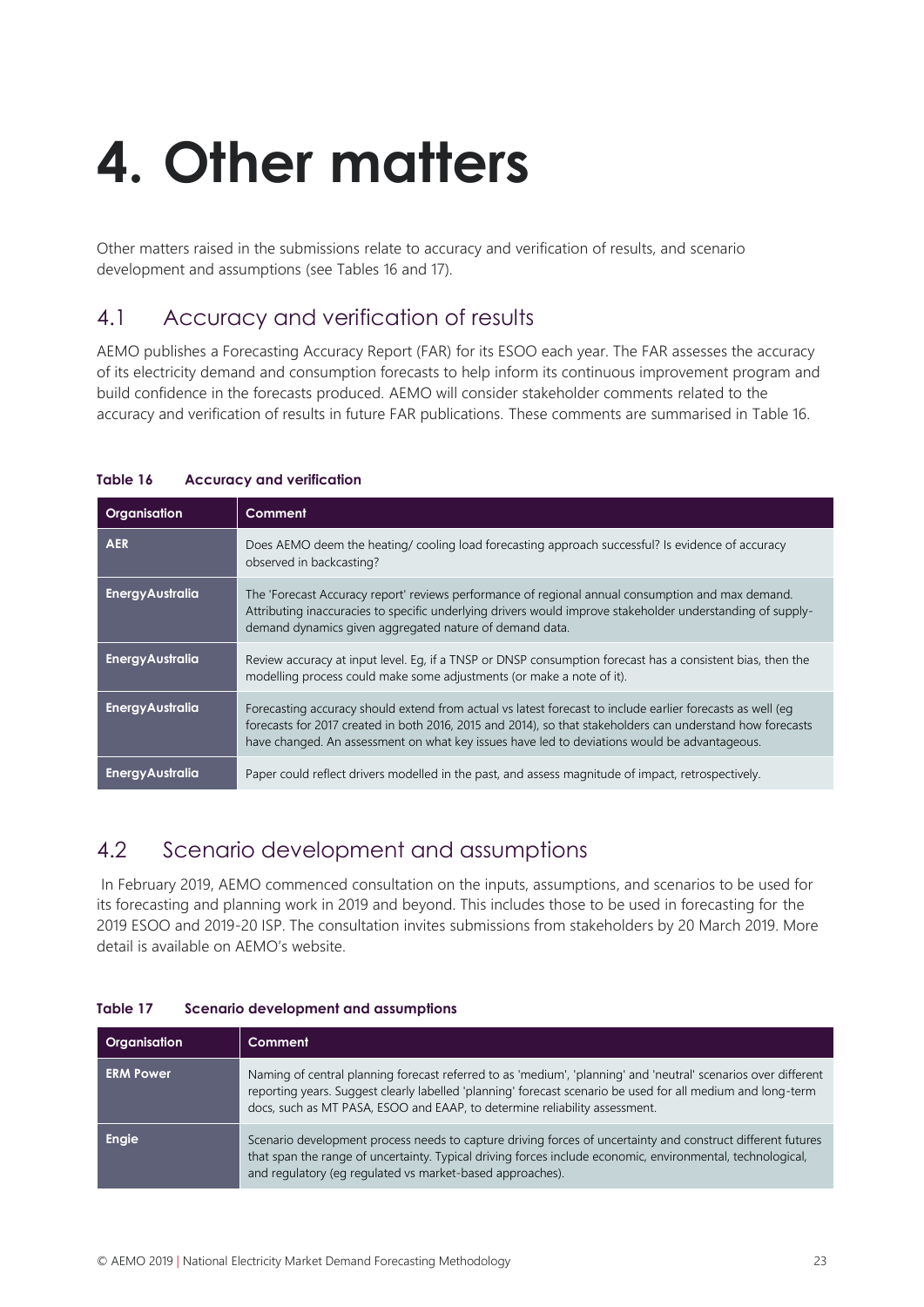| Organisation | Comment                                                                                                                                                                                                                                                                                                                       |
|--------------|-------------------------------------------------------------------------------------------------------------------------------------------------------------------------------------------------------------------------------------------------------------------------------------------------------------------------------|
| <b>Engie</b> | Within each scenario, variables need to be internally consistent, for e.g. new connections will be different in<br>high than low economic activity scenarios                                                                                                                                                                  |
| <b>Engie</b> | Range of scenarios need to cover climate change policy uncertainty, from strong to no new action beyond<br>what is currently being implemented.                                                                                                                                                                               |
| <b>Engie</b> | Current three scenarios of most likely, high and low limit thinking. Scenarios implemented by Shell would be<br>most appropriate for AEMO demand forecasting.                                                                                                                                                                 |
| <b>Engie</b> | Electricity prices are highly correlated with aluminium prices. International climate change policy settings (ie<br>coordinated action, or individual action which reduces the competitive price of electricity and shifts smelting<br>overseas) needs to be factored when developing scenarios of future electricity demand. |
| <b>Engie</b> | Current approach of using HIA housing start projections won't work in all scenarios and fails to capture<br>discontinuities due to regulatory and economic changes. Individual forecasts must be developed for each<br>scenario to ensure internal consistency.                                                               |